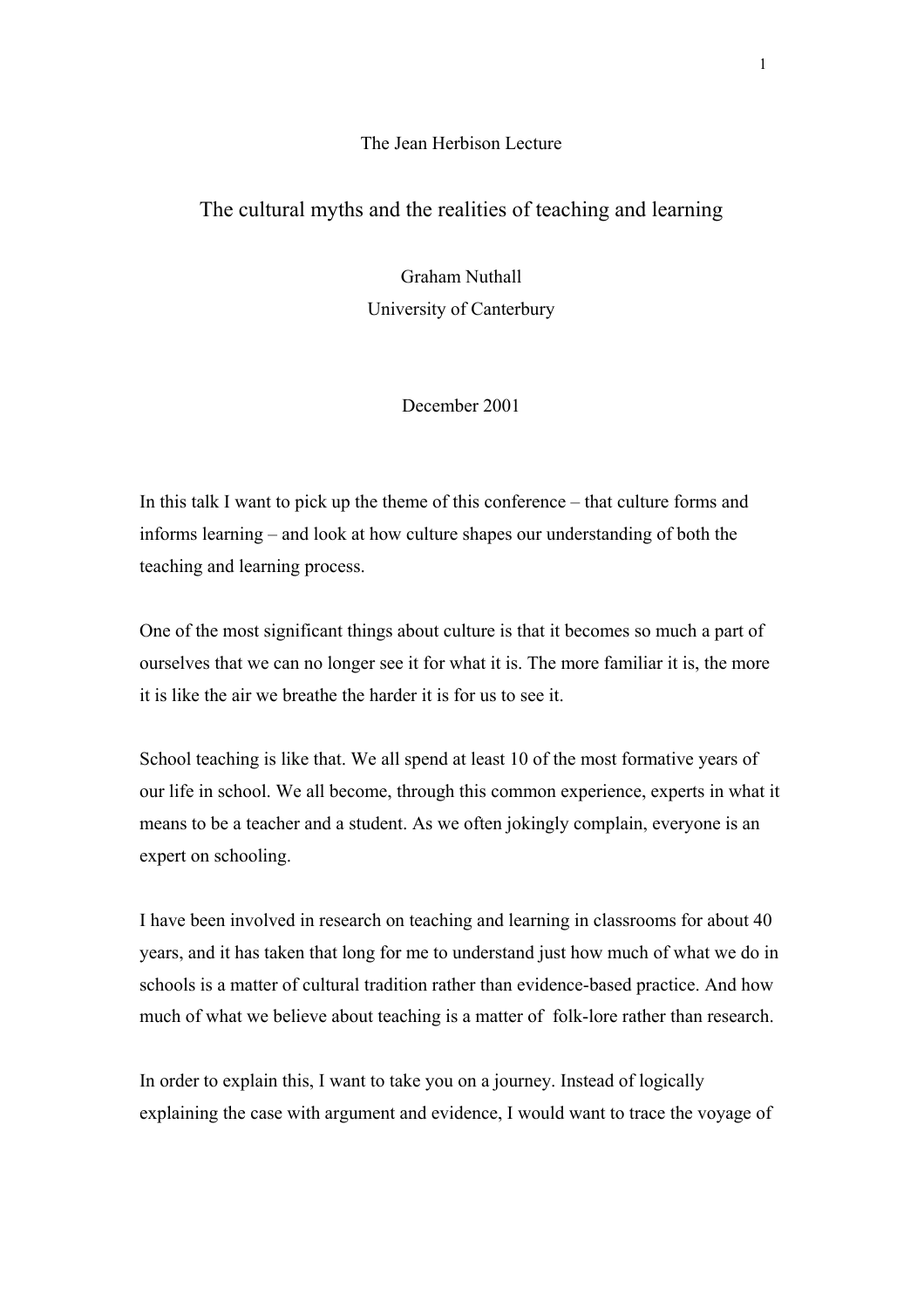discovery that I experienced as I attempted to find out how teachers shape student learning.

I want to do this, not just because it might be an interesting story, or a challenging intellectual exercise, but because I want to make it clear that so long as we are unaware of the extent to which culture determines how we practice and think about teaching, we will remain locked in a system that inevitably produces failure and inequalities.

The direction the journey took was not planned. The path was determined by the discoveries I made, by the colleagues I had the good fortune to work with, and by the accidents and opportunities that emerged along the way.

The journey begins with a tape-recorder (1960-1968).

The journey began when I was a graduate student and persuaded a group of experienced teachers to let me bring a tape-recorder into their classrooms and hang up microphones on bits of string from their light-fittings. Analyzing these first taperecordings led me to discover that, for all its apparent spontaneity, the way teachers interacted with their students followed fixed patterns and conventions. Even when a teacher was being very sensitive to the individual needs and interests of her or his students, the interaction took place within predictable structures and rules of social interaction. Like language, teaching has its own underlying grammatical rules.

I later discovered, working in the Unites States, that these patterns or routines occurred in essentially the same form across different countries and languages. Stenographic records of teaching made in the early 1900's, showed that the essentials of these patterns already had a very long history.

Although we did not think this way at the time, we had, in fact, discovered that teaching was a kind of cultural ritual.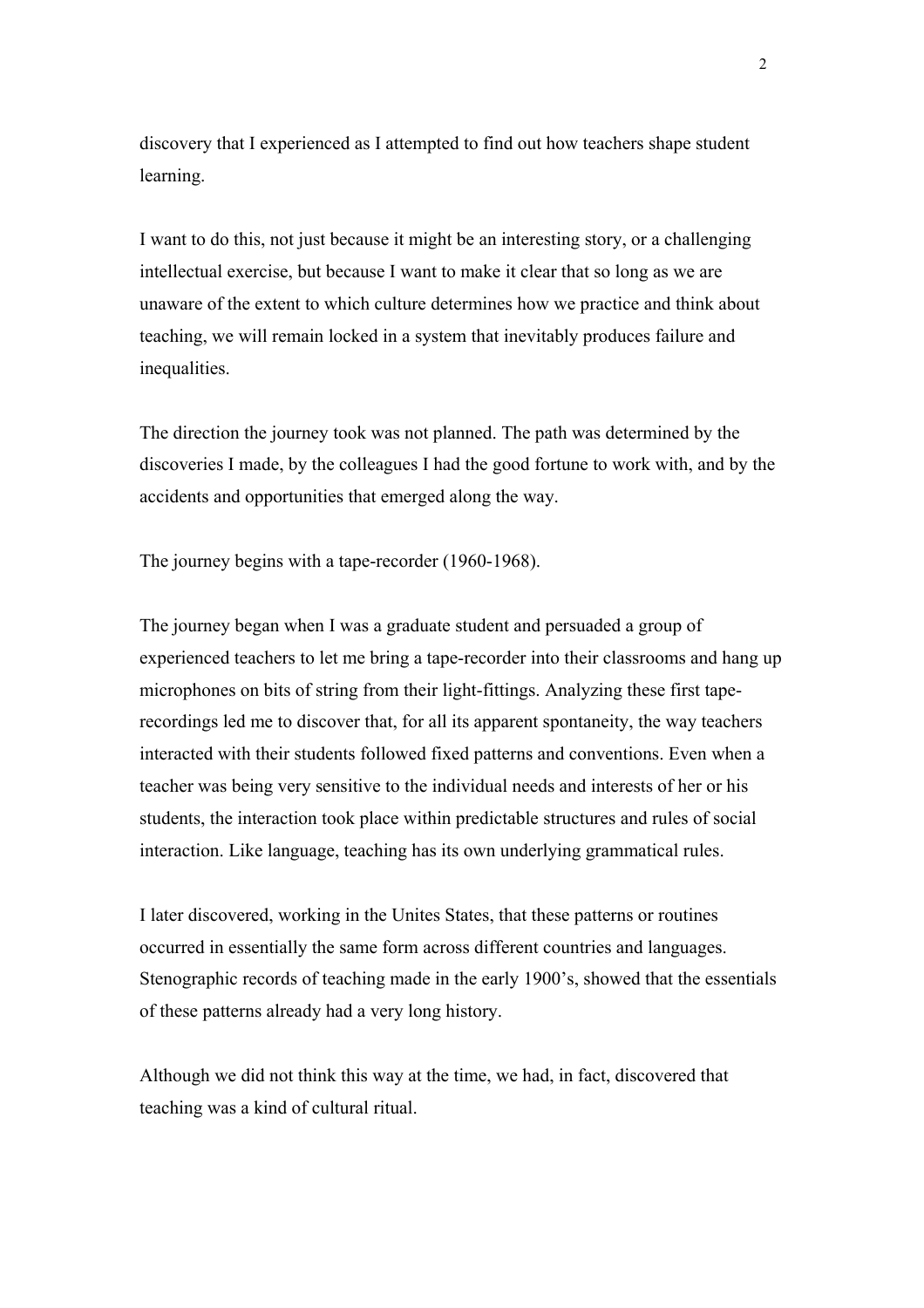Learning that experience makes no difference (1968 – 1974).

The next stage in the journey occurred when I returned to New Zealand and worked with colleagues at the College of Education to find out how our understanding of the underlying patterns of teaching could be incorporated into the training of teachers. We tried out several ideas including training the students to analyze recordings of their own teaching.

Working with Cliff Wright at the Teachers' College, we decided to find out if this training made a difference to the way they taught, and the effect they had on student learning. We worked with a group of teachers that included some who had been trained to analyze recordings of their own teaching, a matched sample of other beginning teachers, and a group of very experienced teachers who were experts in science teaching (in those days called nature study specialists). Each of the teachers taught the same material on the life of the black-backed seagull in their own way.

We tested the students' learning and used tape-recorders to get an exact record of how the teachers interacted with their students. We compared the teachers and related what they did to what their students learned. This was well-designed study in which we identified significant aspects of the effects of the teachers on their students.

But, to our surprise, there were no discernable differences between the experienced teachers and the beginning teachers in what they did or what their students learned. Being an experienced expert teacher apparently made no difference.

Again, although we did not understand the significance of it at the time, we had stumbled across evidence that the basic patterns of teaching are carried out in much the same way, with much the same effects, by novices and experts alike. The underlying patterns of teaching are independent of training and experience.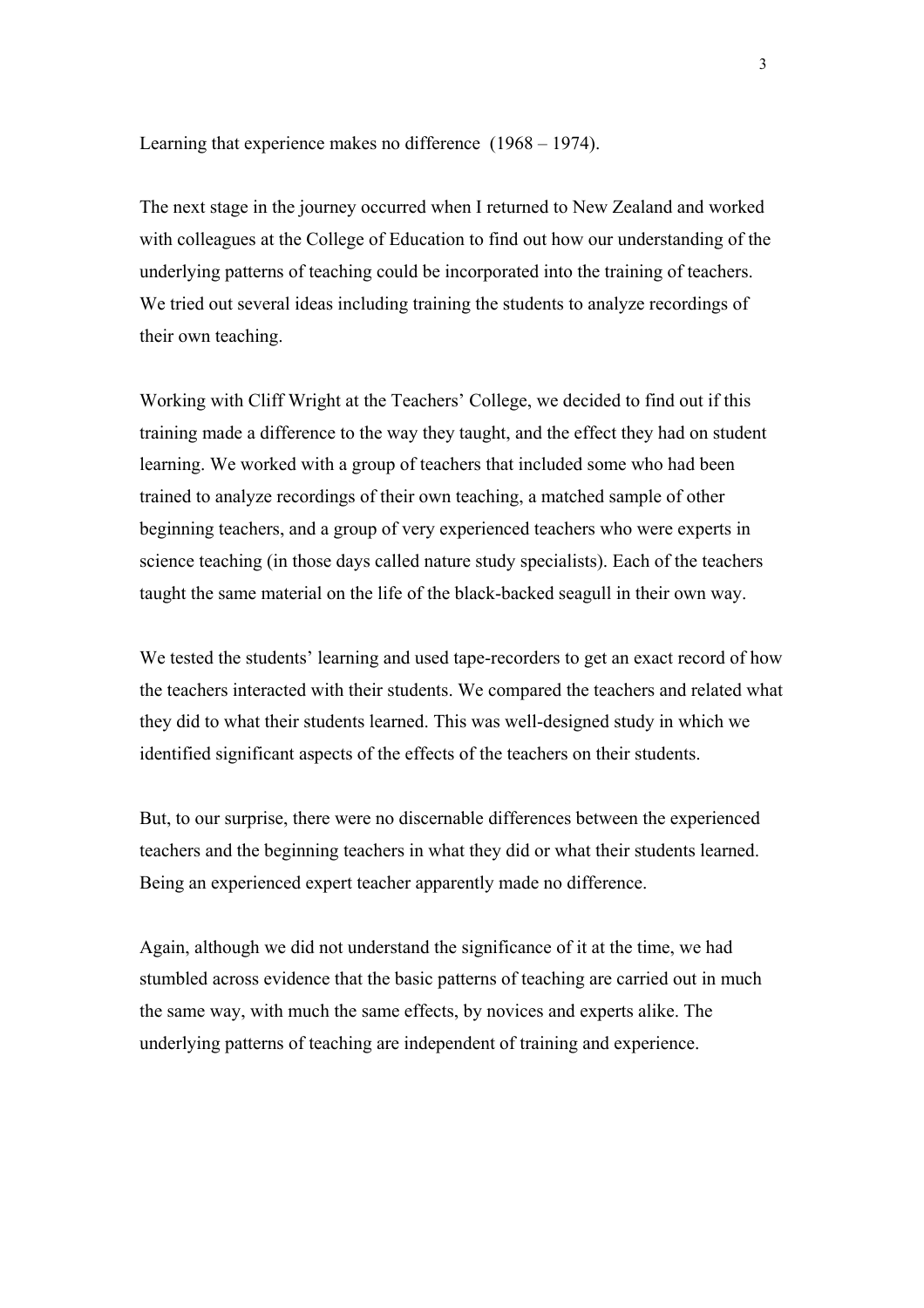The journey splits in two: The experimental studies (1974 – 1980)

At this point, the journey took two different directions that later joined up again. In one branch of the journey, I worked with John Church and David Hughes as they designed and carried out experimental studies of the effects of teaching on student learning.

In the other branch, I set out to review the published research on teaching and write a book for teachers on what the research had to say about how to teach.

Experimental studies seemed like the way to go. The problem with studies like the one Cliff Wright and I did, is that you cannot be sure you are not overlooking an important aspect of teaching. The components of teaching that Cliff and I identified as important could have been merely symptoms of something else much more important, that we were not aware of.

John Church and David Hughes worked from recordings of experienced teachers, and developed scripts to structure their own teaching. These scripts ensured that they followed predetermined patterns but could still respond spontaneously within those patterns. Recordings of their scripted teaching were indistinguishable from everyday teaching.

They were both very successful sets of experiments. They discovered the effects on student learning of using different types of questions, different types of feed-back, and different ways of managing student participation. To my knowledge, they were the most brilliantly designed experimental studies of teaching that have ever been carried out.

But there were problems. Because of the very precise and careful way they designed their experiments, they uncovered the enormous complexity of teaching. Going down that track would have meant carrying out hundreds of large scale experimental studies just to begin to study some of the different ways teachers interacted with their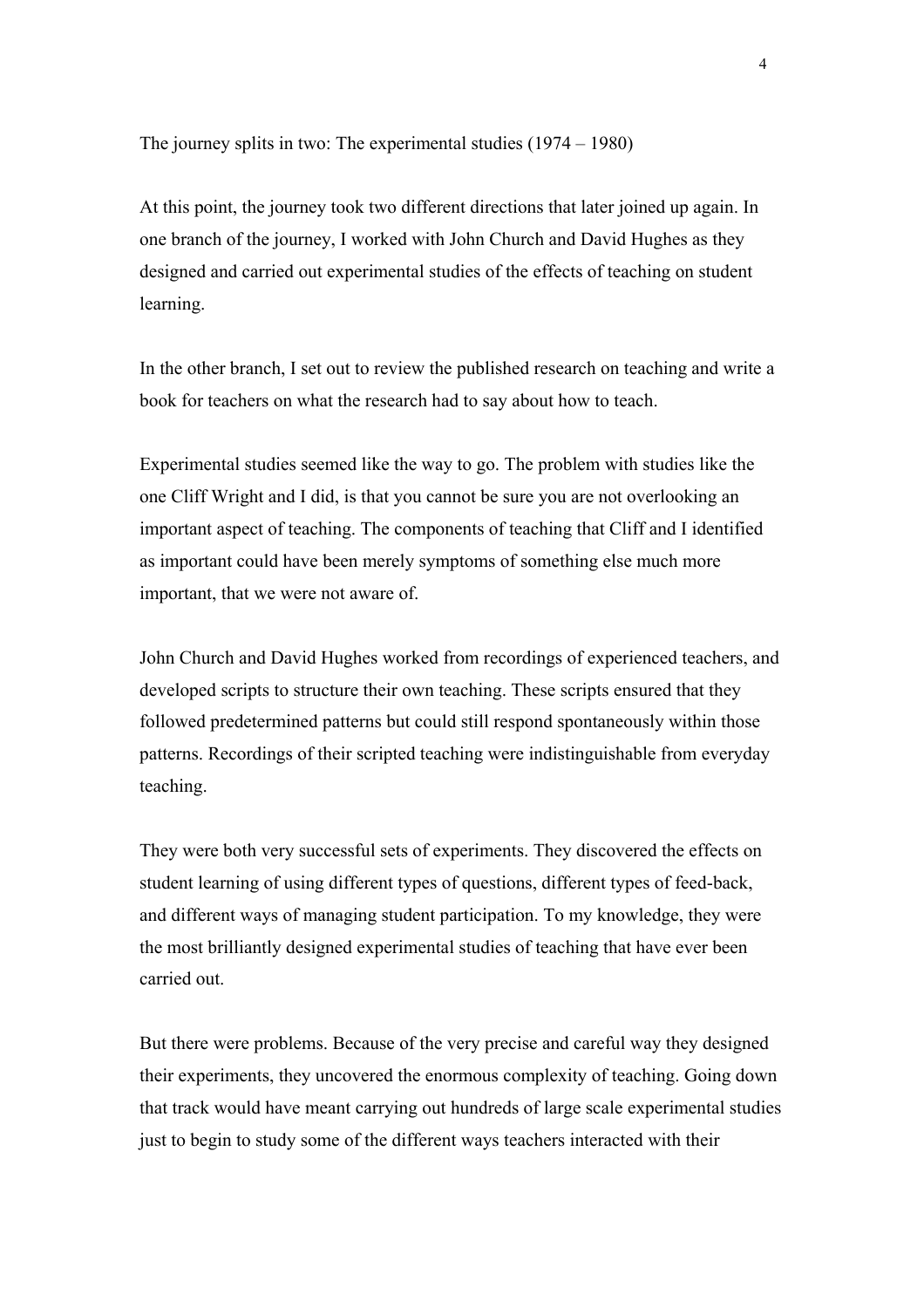students. For example, John Church taught in all the available Year 5 classes in the city of Christchurch to study the interactive effects of four different types of teacher behaviour.

I began to realize that the end product of this kind of research would be an enormous list of experimentally validated do's and don'ts. If teachers could digest such a long list, it would turn them into robots. I realized I was following a path that satisfied the cultural rituals of the research community, but would be of little value, and probable harm, to teachers.

The question started going round in my mind – what is it that teachers need to make their teaching more effective? And how could I design research methods that would meet their needs?

The other branch of the journey: A book about research on teaching (1974 – 1980)

On the other branch of my journey, I was searching the literature for studies that would throw light on the way teaching shaped student learning. I wanted to know all that research could tell me. What I found was a field in which the findings were extremely varied and often contradictory.

I reached the conclusion that only studies that involved what teachers and students did in classrooms would ever be useful, but even then, there was surprisingly little that was both consistent and relevant.

At that time, I developed the belief that the essence of good research is producing results that can be replicated. You cannot expect a teacher to try out a new method if the results of research on that method are just a one-off accident. And it is irresponsible to use research to change what teachers do unless you have some certainty that you know the effects on students.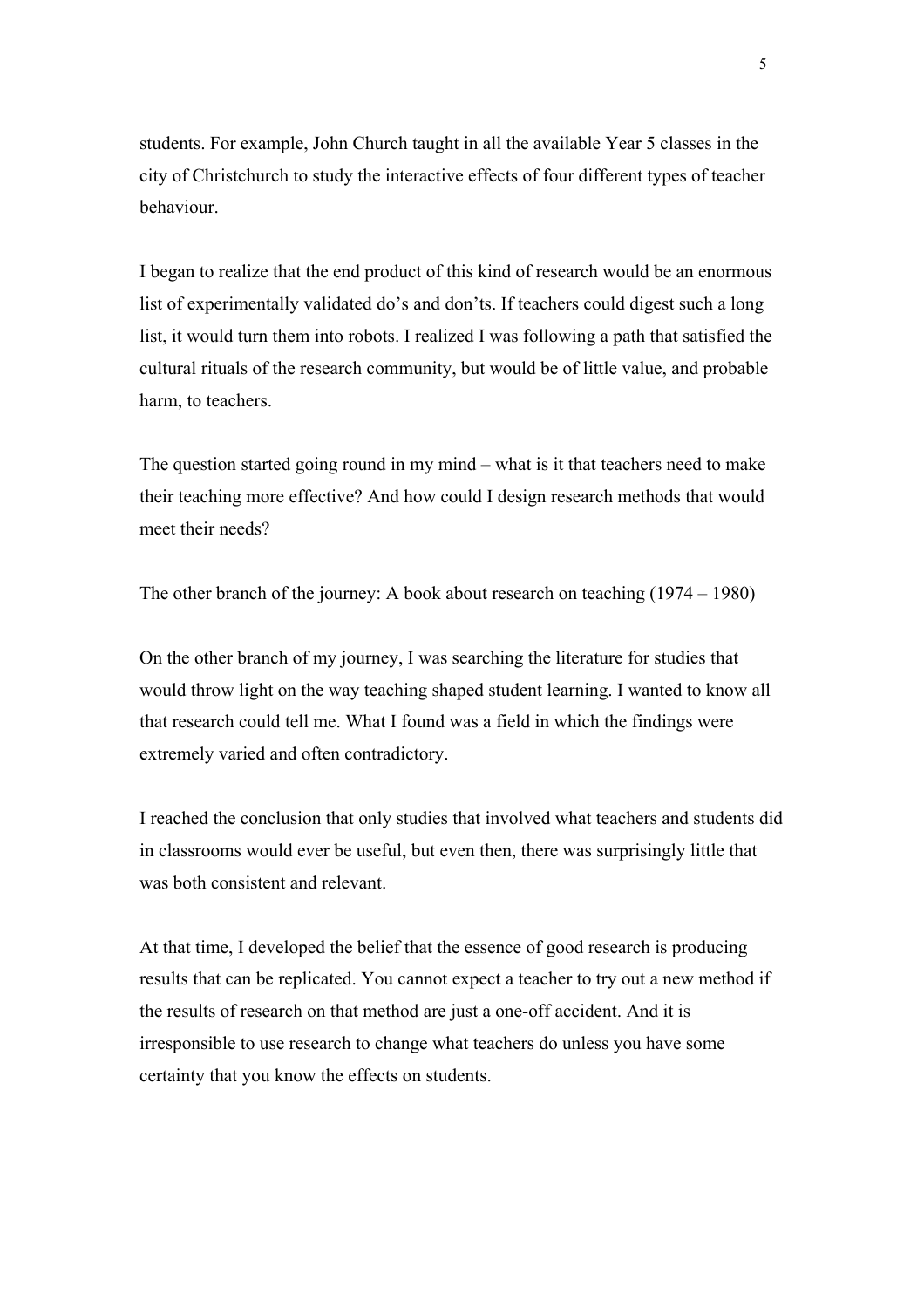Unfortunately, we almost never repeat studies to find out if the results can be reproduced in other contexts. We are always carrying out exploratory studies, or oneoff studies in which we use statistical procedures to determine the value of the results. But the statistical tests that we use assume replicability. They do not prove it, or even establish its probability.

At that time I knew, or had contact with, the majority of those who were involved in classroom-based research on teaching. I managed to persuade many of them to send me their original data so that I could find out for myself, how comparable the results of different studies actually were. It was a depressing activity. There was almost no comparability between the different sets of data, and nothing I felt I could put in the book and be reasonably sure that a teacher could rely on the results.

After a lot of detailed work I abandoned the book. I put the chapters I had written in a drawer and I wrote an article entitled "Is classroom interaction research worth the effort involved?" It detailed the inconsistencies in the data in the different studies. And I took up painting.

The journey reaches its lowest point: Searching for the right methods

This was the lowest point in the journey. If ever there was a time in the desert, then this was it. I was not sure that research on teaching could ever produce reliable and useful results. What is more, the painstaking research that we had done by that time was being publicly attacked for being mindless dust-bowl empiricism, even fascist in intent.

But these criticisms contained a very good point. Teaching is a very personal and individual thing. To be valid, research on teaching must include the subjective and personal elements of what goes on between teachers and their students.

But that just redefined the problem. How was I to include the subjective and the personal but still produce results that were reliable and replicable?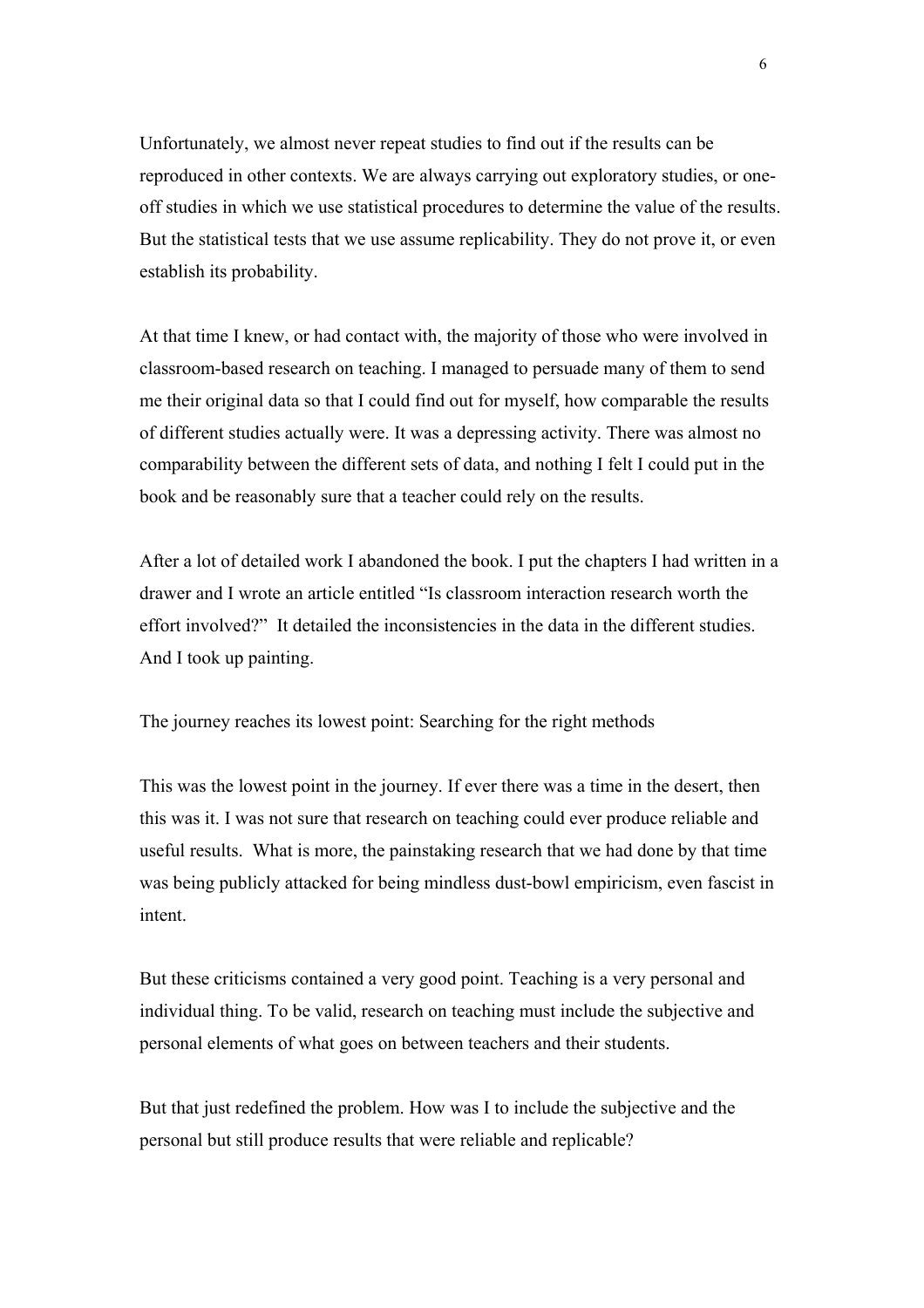Meanwhile, the journals continued to publish studies that showed statistically significant results. Books were published that listed these results, glossing over inconsistencies as the errors we ought to expect in such a messy and complex area. But, there were no systematic programmes of research. Very few did more than one study and never confronted the problems of replication.

The journey takes a new turn: Studying student learning (1978 – 1984).

A way out of this wilderness came through working with another graduate student. Adrienne Alton-Lee was an experienced teacher who was concerned about how little she knew about student learning. She knew how to manage a class. She knew how to interest and engage the students in learning activities. What she did not know was why a particular student did not learn a particular concept when other students did.

She designed her PhD thesis so that she could follow the learning experiences of individual students. With two other observers, she made continuous written records of the behaviours of three students in a Year 4 class, during a unit on environmental issues.

The major contribution that Adrienne made was her invention of what she called the "item-file". This was a data file made up of the records, both objective and subjective, of every experience a student had that related in any way to the learning of a single concept. Each item-file was, as far as possible, the complete life history of a single concept in the mind and experience of an individual student.

(Please note that I am using the term 'concept' as a short-hand for all the different kinds of knowledge, understandings and skills that are significant in areas like science, social studies, and mathematics).

Because these item files contained every detail of the students' experiences, they gave a sense of being as valid and sensitive to the real lives of students as any research in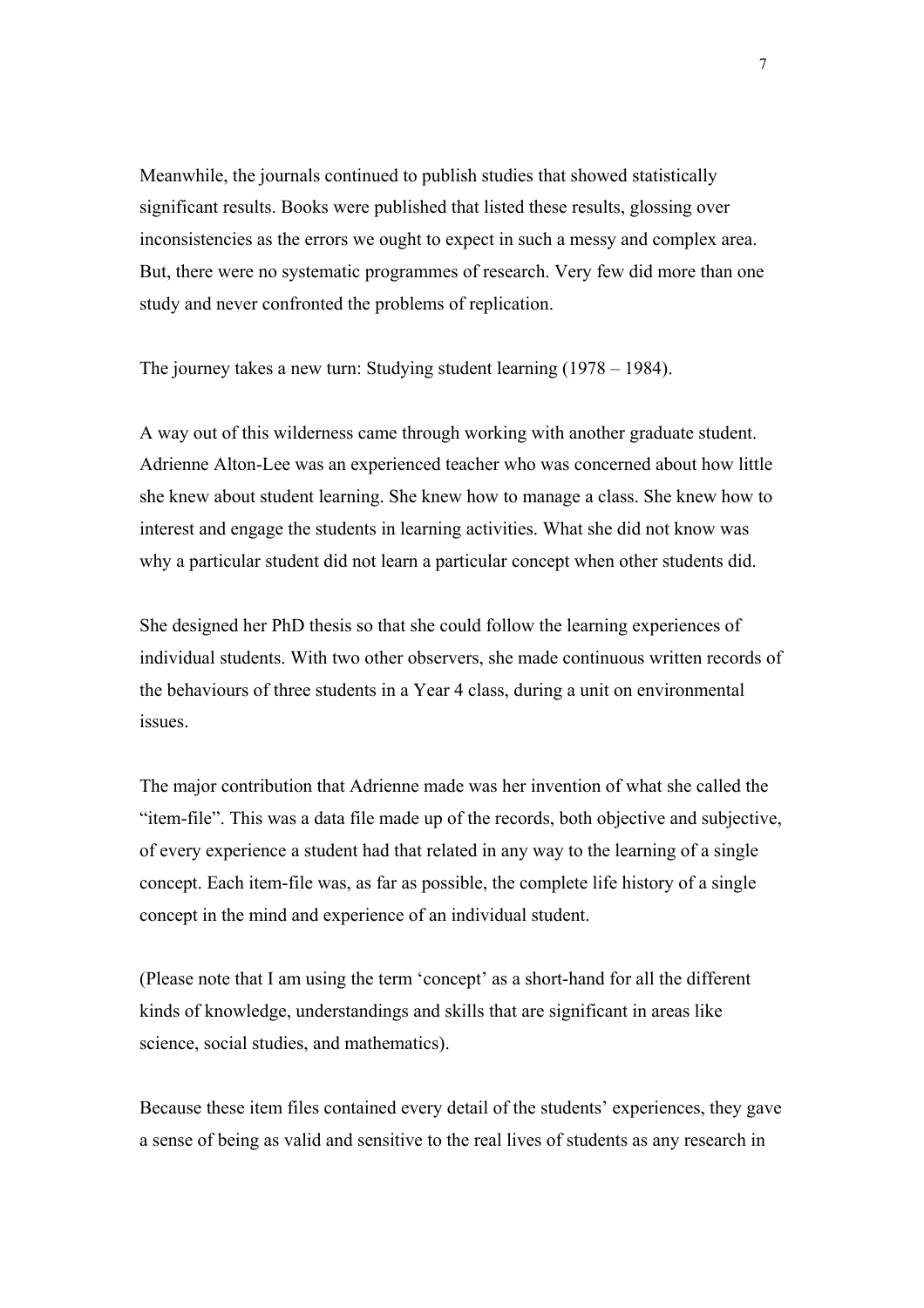this field had ever been. And analyzing them produced some very interesting characteristics of student learning.

Although Adrienne's thesis was, in many ways, a brilliant success, and some of the results were published in a well-respected international journal, I had doubts about whether her results from just three students in one classroom were enough.

The journey continues through three replications  $(1984 - 1990)$ 

So the journey, for the next 8 to 10 years was spent carrying out three increasingly sophisticated replications of Adrienne's original design. Roger Corbett helped enormously by designing individual miniature microphones for each student to wear. He worked out ways of mounting multiple sets of small video-cameras to supplement the live observations. We were now able to study every kind of classroom activity.

The first thing that became apparent from this very detailed data was how little teachers knew about what was going on in their classrooms. We found that even live observers keeping continuous written records of the behaviours of individual students missed up to 40% of what was recorded on the students' individual microphones.

We began to realize that students live in a personal and social world of their own in the classroom. They whisper to each other and pass notes. They spread rumours about girlfriends and boyfriends, they organize their after-school social life, continue arguments that started in the playground. They care more about how their peers evaluate their behaviour than they care about the teacher's judgement. Within this pervasive peer culture, sexism and racism can be alive and flourishing even when the teacher actively promotes fully inclusive learning activities.

I also came to realise that student learning is a very individual thing. Students already know at least 40-50% of what teachers intend them to learn. Consequently they spend a lot of time in activities that relate to what they already know and can do. But this prior knowledge is specific to individual students and the teacher cannot assume that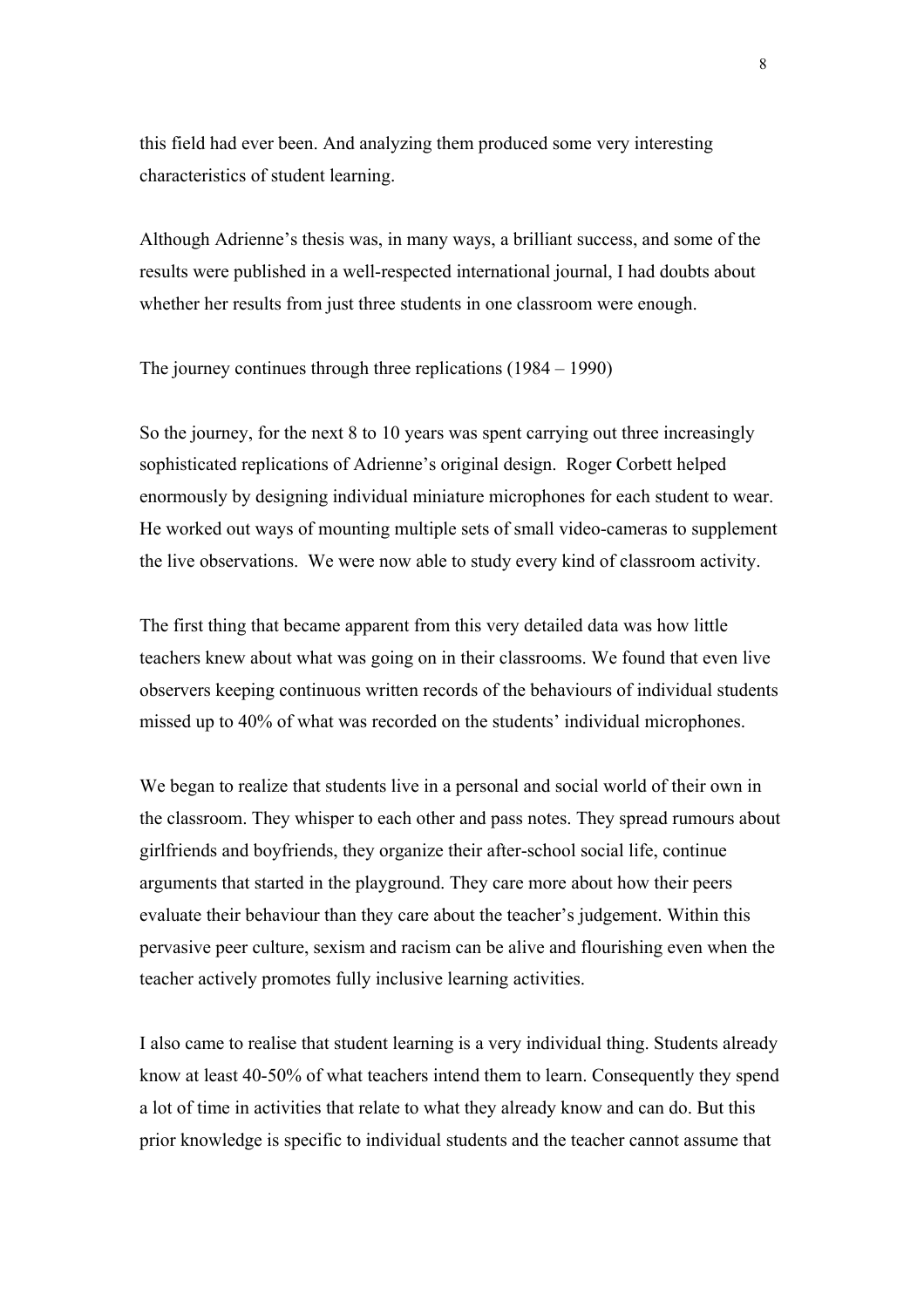more than a tiny fraction is common to the class as a whole. As consequence at least a third of what a student learns is unique to that student, and the rest is learned by no more than three or four others.

Understanding the function of the standard rituals of teaching

I now began to understand the function of the standard patterns or routines of teaching and why they had such control over teachers' behaviour. In order to manage a class of 25 to 35 students, all of whom have different knowledge, skills, interests and motivations, teachers have to focus on the performance of the class as a whole. It is impossible to focus on the individual learning of any one student for more than very brief periods.

Students learn how to manage their own private and social agendas within the standard patterns of teaching. They learn how and when the teacher will notice them and how to give the appearance of active involvement. They get upset and anxious if they notice that the teacher is keeping more than a passing eye on them.

One way to understand this is to think of the class as an orchestra following a musical score. So long as everyone knows their parts, the whole works together effectively, and the conductor does not need to pay attention to individual players unless something goes wrong.

Furthermore, when an orchestra is working well together, the coherent sound of the whole orchestra makes it extraordinarily difficult to separate out the sounds of individual instruments. If teaching is like conducting an orchestra, then it must be primarily about group management and must follow predictable patterns.

Discovering how students learn from classroom experience (1990-1995).

The next stage in my journey occurred during 1990 when I took study leave to work full-time on analyzing the data from the three studies. My primary focus was on the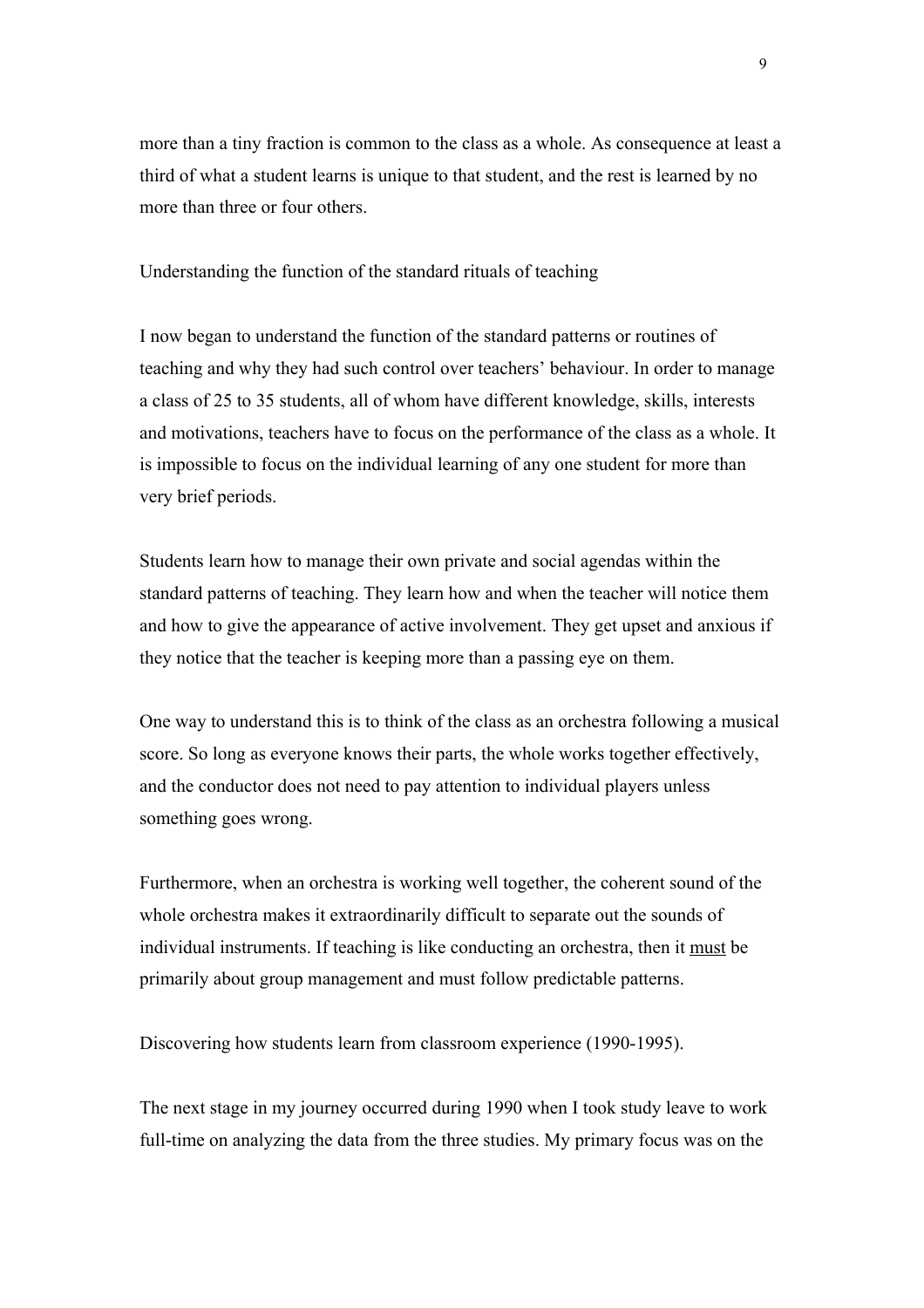factors that affected student learning. For nine months of that study leave, I did nothing else but analyse that data. I used everything I knew about formal and informal data analysis, producing endless computer printouts and pads full of notes. But gradually it dawned on me that for all the richness of the data we had obtained, the old problem still remained. Adrienne's PhD results did not reappear, and each of the new studies produced different results.

I kept thinking that if I added in more variables, included more detail, some kind of patterns would emerge. But they didn't. At this point in the journey, it seemed that unless we could get inside the minds of students, we would never understand exactly how learning occurred.

But I decided, just to see what it would look like, to take one student's learning of one concept, and see if I could make sense of what was going on in that student's mind. It was a boy, code-named John, and it was am item-file about recent migration to New York.

Then the obvious started to dawn on me. Learning is usually a progressive change in what we know or can do. What creates or shapes that learning is a sequence of events or experiences, each one building on the effects of the previous one. What happens at one point in the sequence is different from what happens at another point. None of the methods of data analysis that anyone had used allowed for that possibility.

It also dawned on me that what is important about a student's experiences is the information that she or he can extract from those experiences. It is less important what student is doing, or what resources the student is using, or any of the other contextual aspects of the experience. What matters is the sense the student is making of the experience.

In hind-sight, this seems very obvious, but it shows how caught up you can get in the culture of the research community. In our desire to focus on general variables of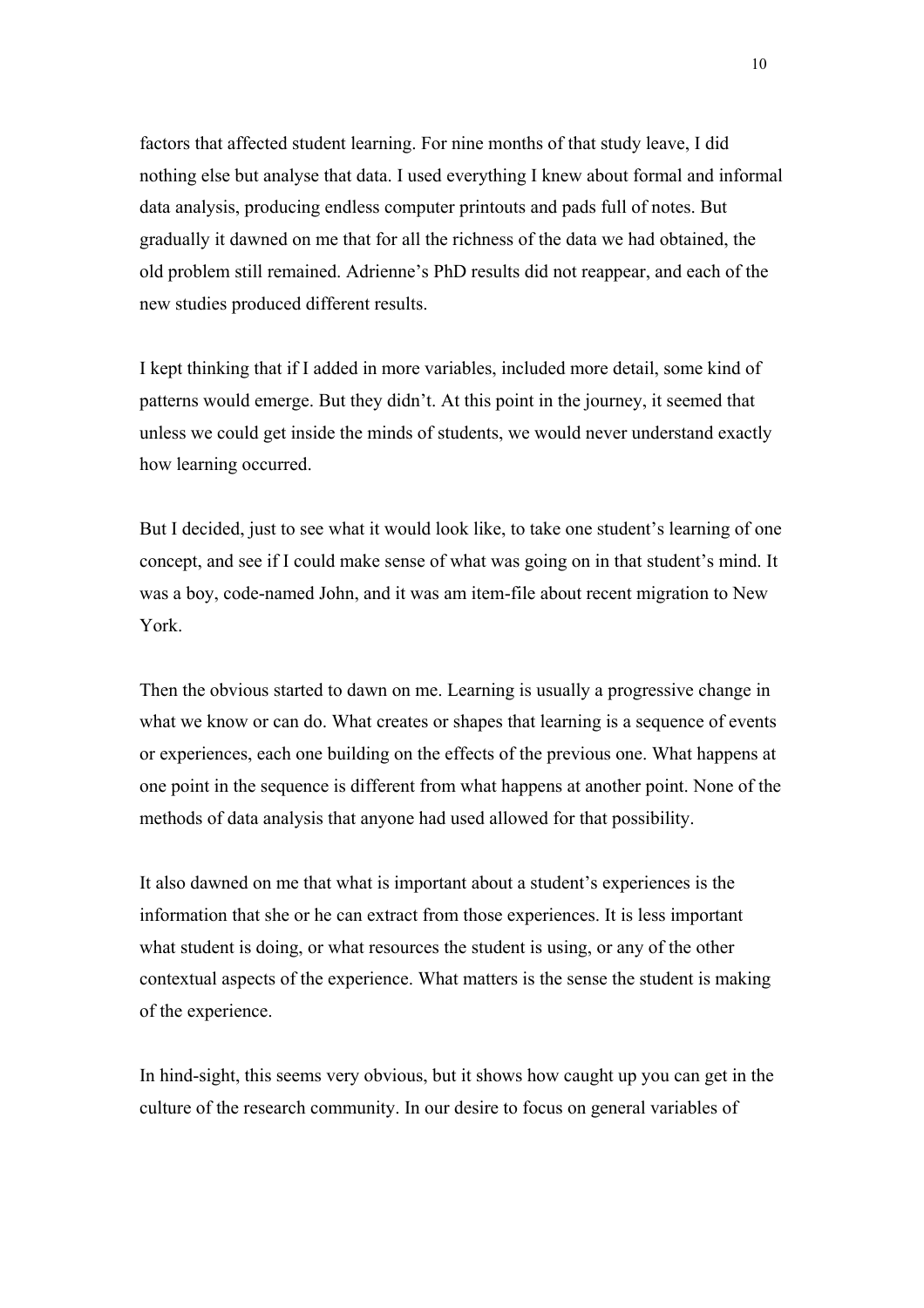theoretical significance that are relevant across many different contexts, we have been blind to the significance of the particular.

So I developed a way of identifying the information that students extract from their experiences, and a way of classifying the content, timing and sequencing of that information. To give a simple example, if a student is expected to learn that Antarctica is the driest of all the continents, there are many different kinds of relevant information. The student might read or hear about the kinds of storms they have in Antarctica. The student might see a video showing how the members of an expedition in Antarctica coped with the weather conditions. Or the teacher might tell the students that, despite what everyone thinks, there is less rainfall in Antarctica than there is in the Sahara desert. Each of these kinds of information is relevant, but in different ways, and to a different extent.

My study of John showed that when he learned a concept, he had experienced the complete set of information he needed to fully understand the concept, at least three times. Each complete set of information could come from a single experience or could be made up of different kinds of information coming from different experiences at different times. Without the three sets of complete information, he did not learn the concept. It was as simple as that

Predicting what students will and will not learn.

This provided the basis for a set of rules for determining when a student had encountered sufficient information to understand, learn and remember a concept. I applied these rules to the experiences of the other three students in John's class, made some minor adaptations and then used them to predict exactly what concepts the students in the other two studies would learn or not learn.

These rules worked. They successfully predicted, with about 80 to 85% success the learning of nearly 500 concepts through the experiences of eleven children, in the three different classrooms. It involved a lot of detailed work but it was replication of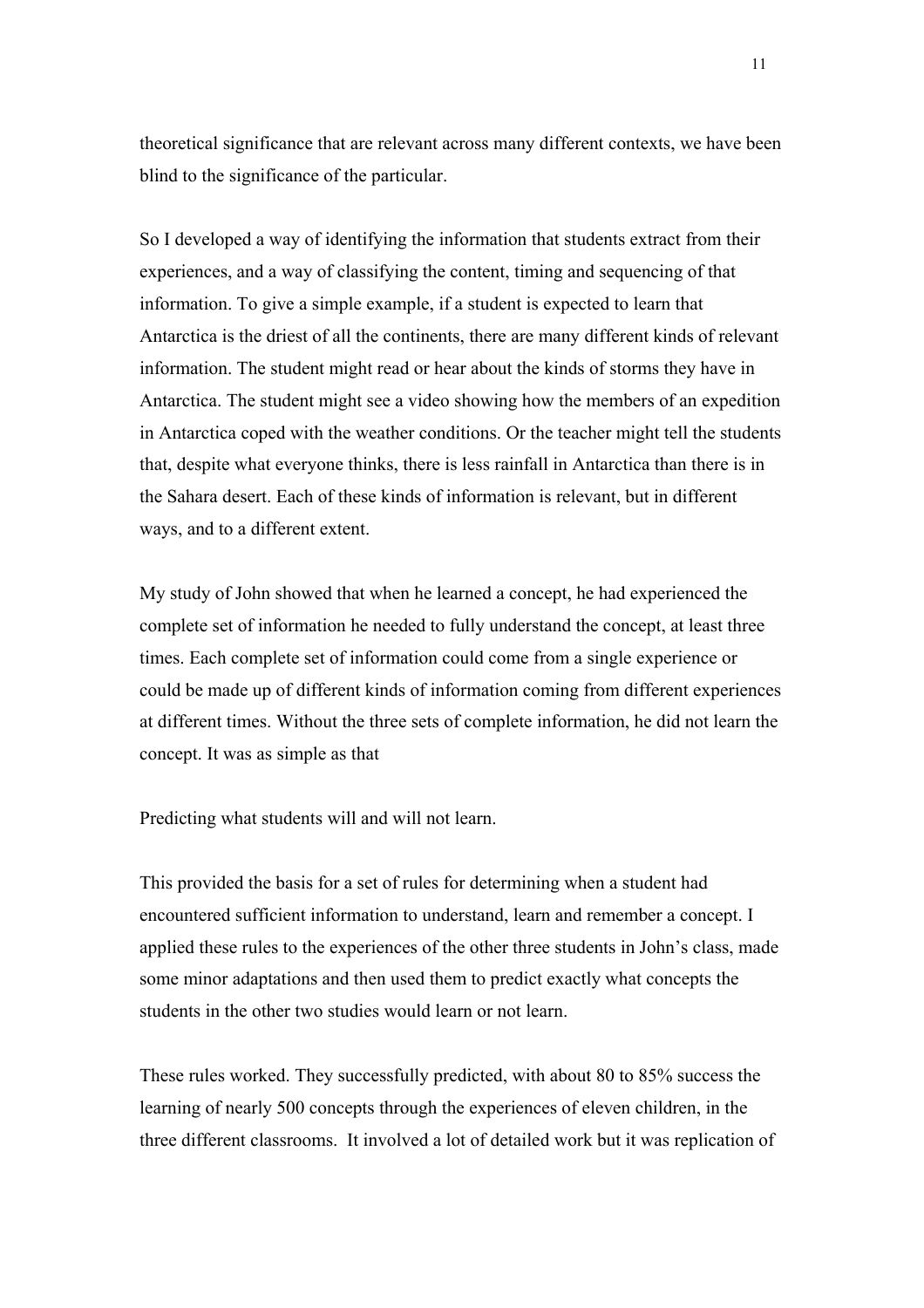the kind I had never seen before. It was at last a logical method that fitted the problem.

This was the first major discovery that I had made. There was nothing in anybody else's research that looked anything like this. Maybe now the journey was headed in the right direction. I had found a way of relating student experience to student learning. But I still had to connect student experience to teaching.

Discovering how students answer tests.

Another significant discovery occurred at this time. We had been very careful to try to find out exactly what each student knew and had learned. We not only used very carefully developed and administered paper and pencil tests, but also extensive individual interviews with students that explored their learning experiences and their knowledge and understanding in greater depth. This allowed us to look closely at how the students answered paper and pencil tests, and how they responded in interviews.

Out of this analysis came the understanding that testing is like interviewing. Both depend on the relationship between tester and student. How the student responds depends on the nature of that relationship and the extent to which the student and the tester share the same perceptions of what the test or interview is about. Despite its apparent objectivity, there is nothing more or less objective about a test than there is about an interview. There is just a different kind of relationship between the tester and the student.

I also came to understand that what a student knows and can do is a coherent body of beliefs and understandings that is not the same as an adult's view of the world, but is nevertheless logical and consistent. Distinctions between facts, concepts, principles, generalizations and procedures exist more in the theories of researchers than they do in the minds of the students. Knowledge is more like a continuous landscape rather than a set of discrete countable objects. It cannot be sensibly represented by numbers.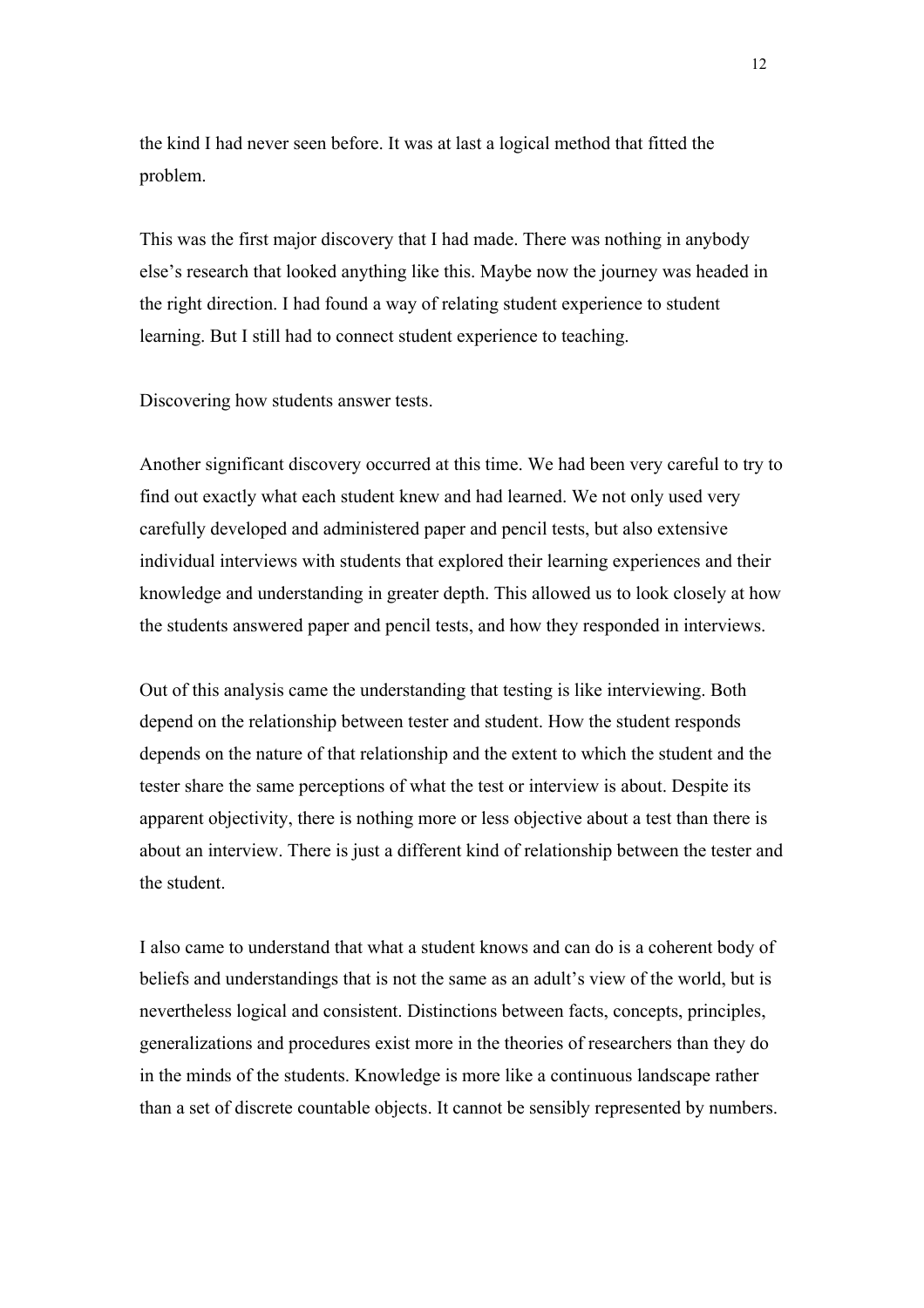This led to the conclusion that the scores that students get on standard paper and pencil tests are primarily the result of the students' motivations and cultural background, and only secondarily about what the student knows or can do.

To get a sense of this, imagine a hot nor-west afternoon in a classroom with all the windows shut to keep the wind from blowing everything around. A teacher, the class doesn't particularly like, or some stranger, has just handed out tests and tried to persuade the students to do their best. Imagine a student starting off with the first few easy questions, then as the room gets hotter and her clothes get stickier and the questions get harder, wondering what the hell she is doing this for. She starts doodling instead of filling in the answers and starts to realize that no one she knows gives a damn what she does on the test. She sucks her water bottle, draws a few more faces to keep boredom at bay, and waits for the test to be over and real life begin again.

Which is a very good reason why most research on teacher effectiveness and most research on student achievement (especially the large international studies such as TIMMS and PISA), because they depend on paper and pencil tests that have no personal significance for students, are never likely to produce valid results.

The journey takes a dramatic turn: Identifying the role of ability (1995 – 1998)

But the journey gets more exciting and disturbing at this point. Adrienne and I carried out two further studies that focused on gender and curriculum issues. These studies allowed me to develop and extend the rules to cover further kinds of learning and to test their predictive validity with older students learning different kinds of concepts. Again they worked just as well. The procedure was now objective enough to be computerized. The tally was now 1100 different concepts, learned or not learned by 21 students in 11 different classrooms.

13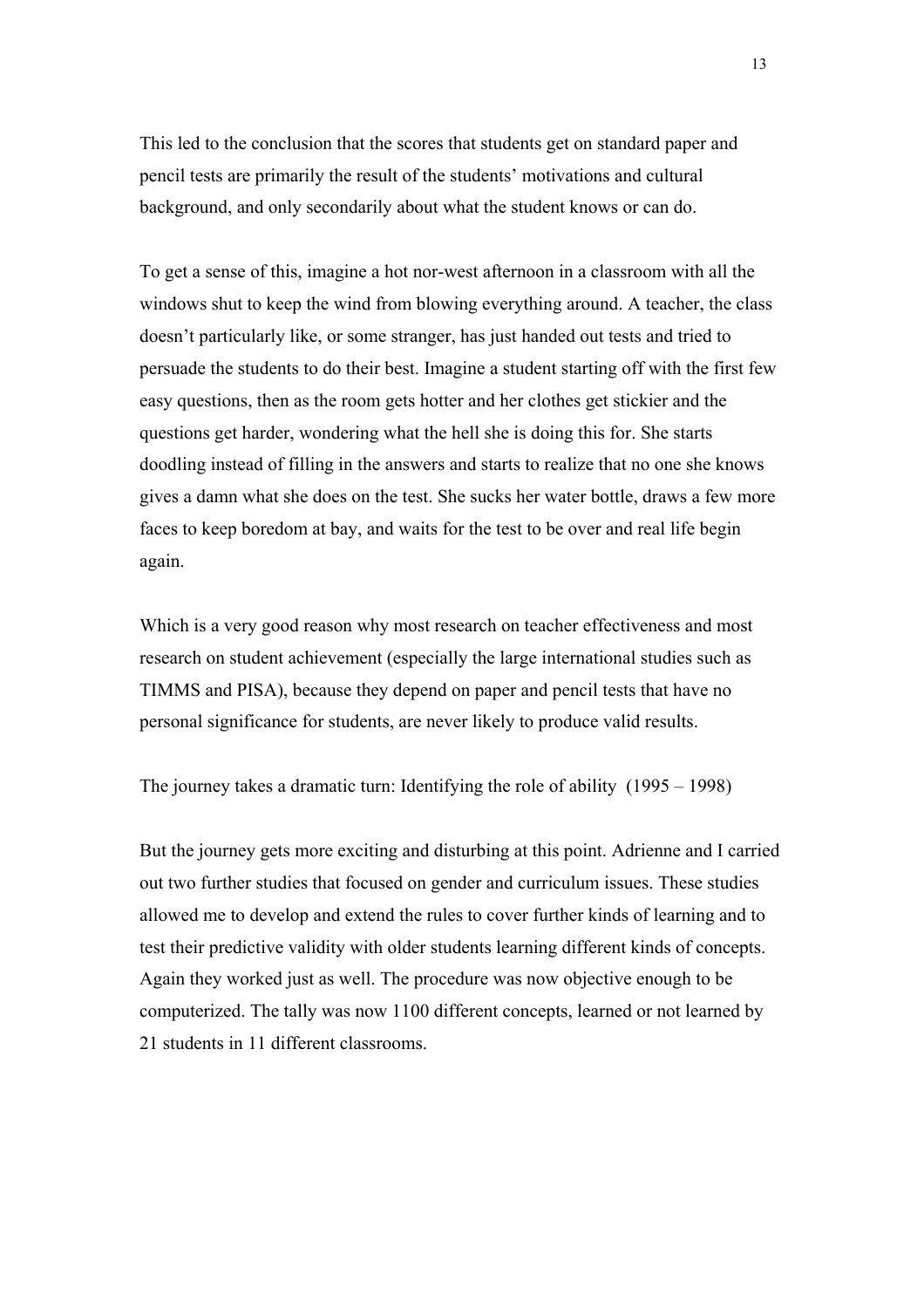However, when somebody asked me to explain what effect intelligence had on learning, I had to reply that as far as I could tell, from our data, none at all. The same rules worked equally well for both the more able and the less able students

But our data did show that the more able students started with more background knowledge and ended up learning more than the less able students.

This started me comparing the experiences of different students when they were engaged in the same activities. What I found was that a large proportion of each student's significant learning experiences were either self-selected or self-generated, even in quite traditional classrooms.

The more able students talked more amongst themselves about relevant content. They asked more questions and persisted with problems for a longer time. They seemed to be more interested, more persistent, and less likely to be distracted. There was no evidence that they found the tasks easier, or had less difficulties. There was no evidence that their minds processed their experience differently. The difference was in the way they managed their involvement in classroom activities.

It was Piaget's work that provided the metaphor that helped me understand the problem. Piaget was originally a biologist, and began his work on the development of mind in the belief that as the digestive system processes and extracts what it needs from food, so the mind extracts and digests what it needs from experience.

Within reasonable limits, the learning process, like the metabolic processes that take place in the body, is universal across our species. How the metabolic process actually works in our bodies depends on what we eat and drink. So it is with the learning process. Although it always operates in the same way, we can, as it were, choose our mental diet, feeding or starving our minds of its essential nutrients.

So those students whose backgrounds provide them with the cultural knowledge and skills to use the classroom and its activities for their own purposes, learn more than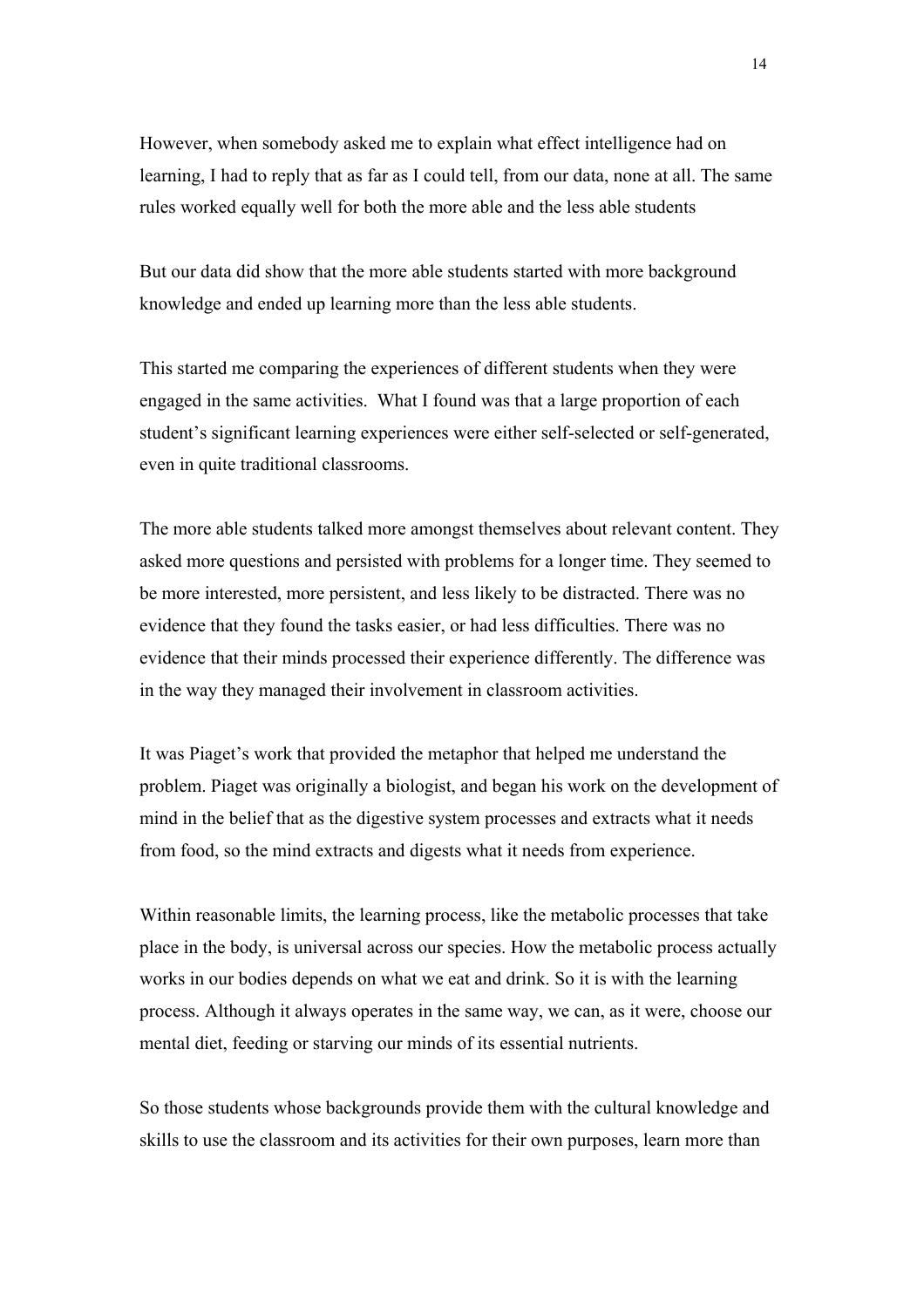those who dutifully do what they are told but do not want, or know how, to create their own opportunities. Differences in intelligence are more likely to be the product of differences in classroom experiences than the other way round.

The journey again splits  $(1990 - 2000)$ 

At this point, my journey again split into two parallel directions. Along one branch of the journey, I started to look more closely at the rituals that make up classroom life. If Vygotsky is right, then students minds develop by internalizing the social rituals of classroom life. If we want to understand how classroom experiences shape students thinking and the way their minds process experience, we need to know exactly what these social rituals or routines are. I already had a clear understanding of the recurring patterns of whole class activities, but needed to discover the recurring patterns of small group and individual activities.

Learning from experienced teachers

The other branch of the journey came from my experiences with graduate students. I developed a course on research on teaching for experienced teachers and lecturers. It was a practical course and I learned a lot from the students about the nature of teaching and how experienced teachers think about their teaching.

Two assignments in particular provided significant insights. In one assignment, I asked the graduate students to interview fellow teachers about how they knew when their teaching was going well. The teacher was asked to describe an actual incident when their teaching went especially well, then describe how they knew it was going well.

What was fascinating about that assignment was that it always (over more than a dozen years) produced the same results, with minor variations depending on the age of the students in the teachers' classes. Almost every teacher knew their teaching was going well from signs of students' engagement. It was the look in the students' eyes,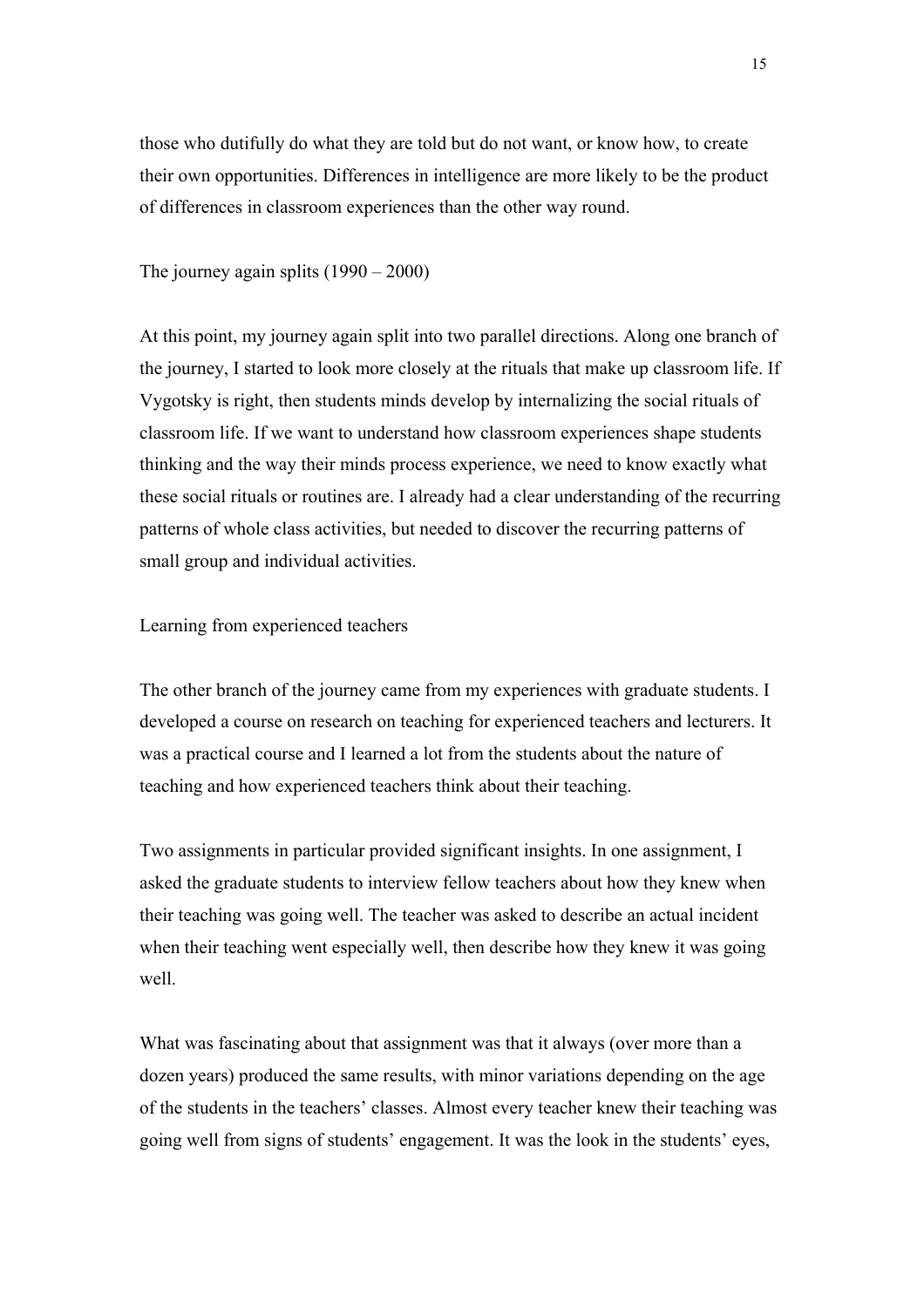the questions they asked, the fact that they didn't stop talking about the topic or problem when they left the classroom. In short, by the feel and sounds of interest and focused busyness. In most teachers minds, the criteria for successful learning were the same as the criteria for successful management.

The second assignment I set my class was much more difficult. I asked them to carry out research on their own teaching. They could take any small teaching activity or procedure, measure what three or four students learned from that activity, and relate, in some direct way, what happened in the activity to what the students experienced and learned.

Despite instructions and discussion with me, many of the graduate teachers and lecturers carried out the assignment in the same way. They recorded what they and their students did together and created an outcome test to measure what the students learned. They then related the students' scores on the test to indicators of how engaged the students were in the teaching or learning activity. And they found that the more engaged the student, the higher the score on the test.

It was difficult for me to explain and hard for these experienced teachers to understand that I wanted them to do more than that.

The problem with that kind of study is that it is not directly about learning. It is about classroom management. In order to relate teaching to learning, you need to know how a student's knowledge or skills have changed and what specifically caused that change to occur. Being busy is not a cause of learning unless you know exactly what information or knowledge the student is getting out of being busy. To give a simple example, it is not enough to say that a student was busy reading unless you also describe what the student was reading and how that related to what the student learned or failed to learn.

What I learned from these graduate students and the difficulties we had communicating with each other was that the practice of teaching, as we commonly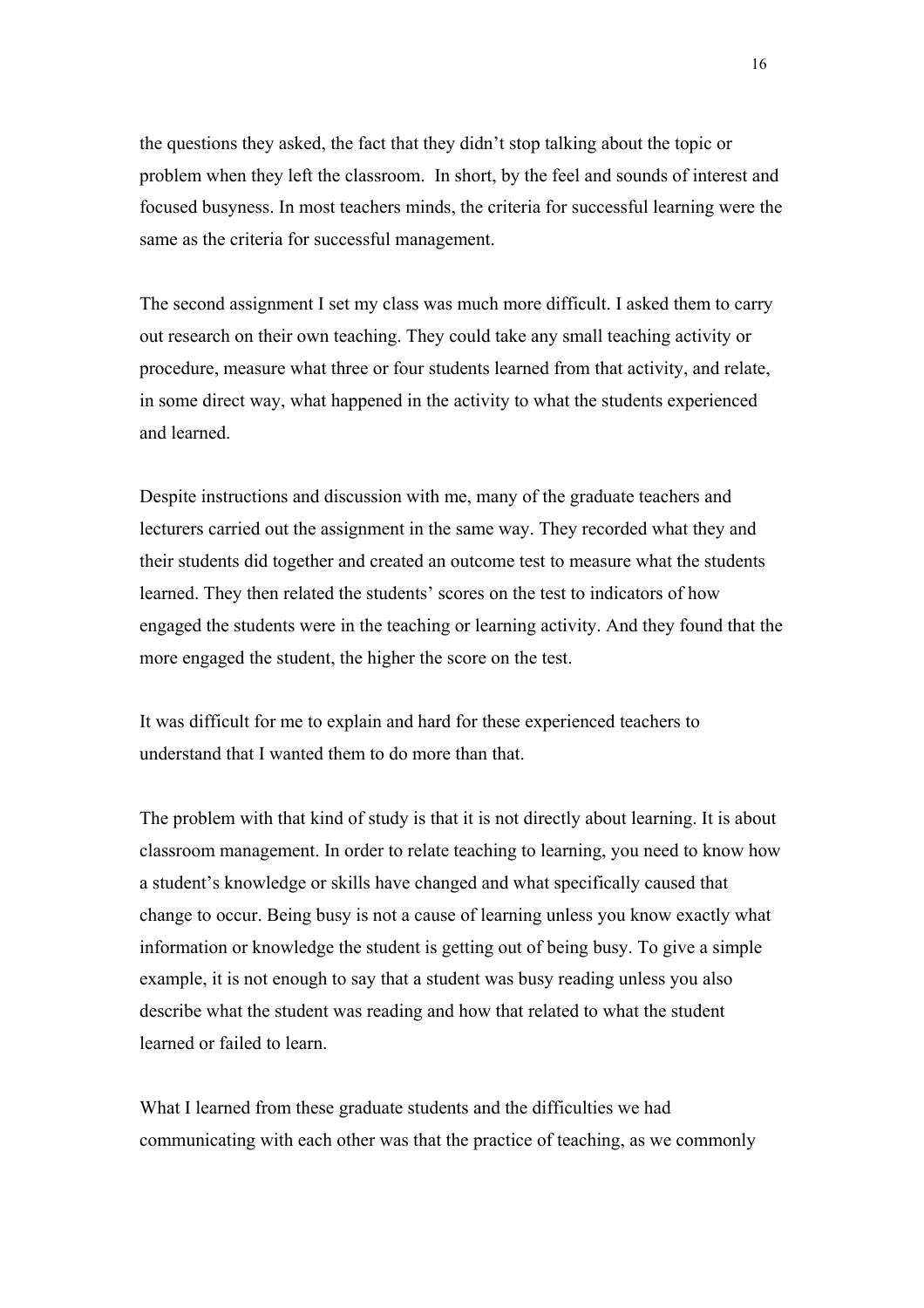understand and talk about it, is not about learning. The focus of teachers' thinking when they are planning and carrying out their role in the classroom is keeping students busily engaged in activities that produce some tangible product that may or may not reflect, in some indirect and unobservable way, student learning.

As a deputy principal of a large high school, said in his evaluation of the course: "I realized I had not really consciously thought about what effective teaching is … I had made the assumption that because I was teaching, the children were learning".

Identifying the rituals of individual and group activities (1998 - ?)

At this point, the two branches of my journey joined up again. I had become involved with a group that was looking at the cultural and historical roots of classroom practices. In my attempts to identify the routines and rituals of the classroom, I looked closely at how teachers managed the activities they designed.

What was immediately apparent was that teachers do not talk to students about learning or thinking. They talk about paying attention and not annoying others. They talk about the resources the students will need to use, about how long the activity should take and what will happen if it is not finished on time.

When you listen to students they talk about the same things. They are constantly comparing how much have they done. How long will it take, do the headings have to be underlined, where did you find that answer, do you have to write it all out, does it have to be finished for homework?

Homework is a classic example of the way learning activities are thought about. Everyone (parents, politicians, teachers, students) believe it is important. There is debate about how much and how often it must be done, but giving no homework raises suspicions about whether a teacher is doing a good job. However, nobody talks about what or how a student learns from doing homework. Nobody cares if the parents do most of it, not even the parents themselves. The point is that homework,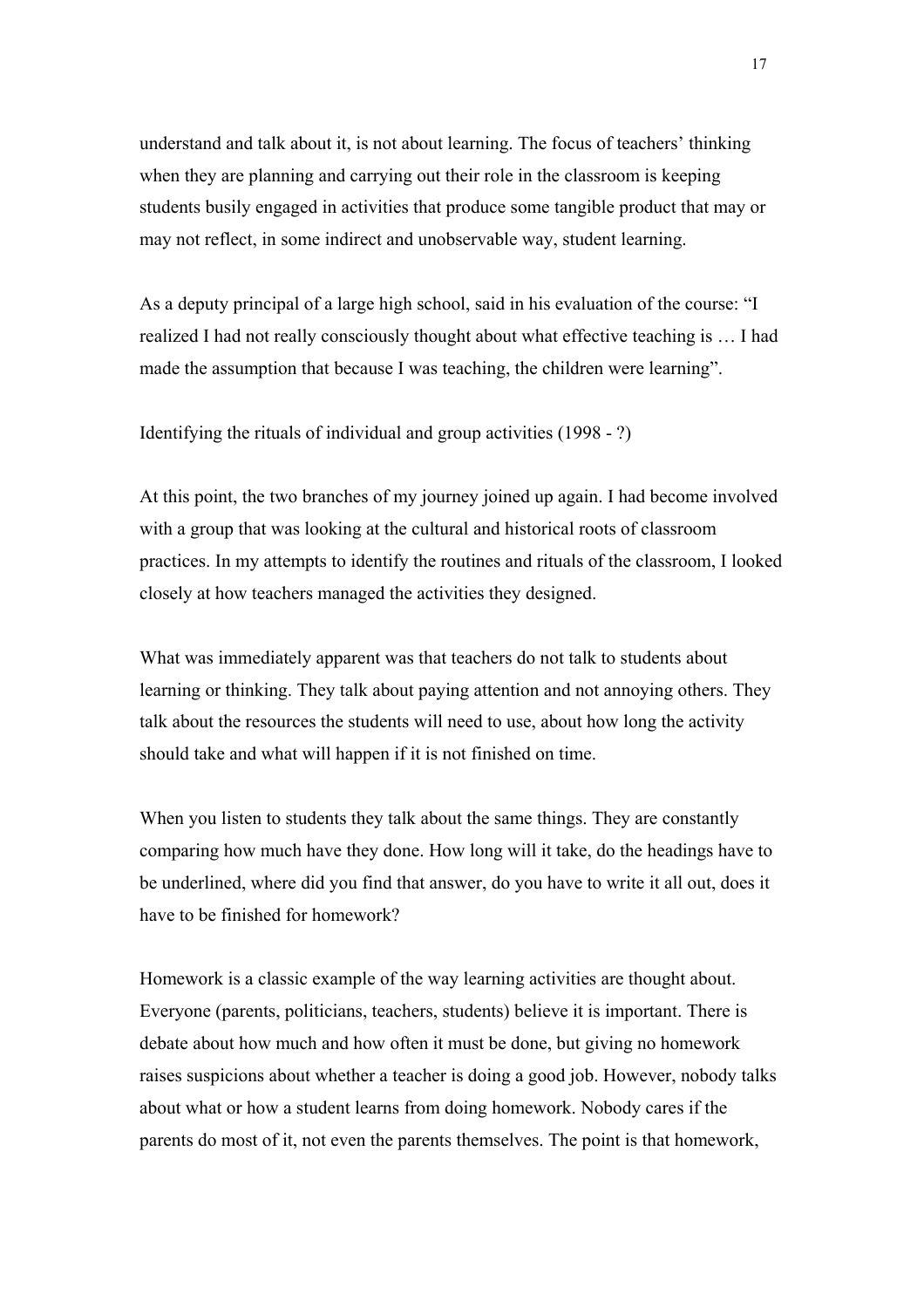like most classroom activities, results in a more or less beautifully presented product. Of course there is supporting talk about it being good to keep students busy and away from the television set, but not about the need for the specific learning that a specific homework project might produce.

Where has the journey taken me?

Let me pause now to review where the journey has taken me to this point. The appropriate image might be standing on an isolated hill, distant from the standard ways of doing research, distant from the standard ways of understanding teaching and learning, doubting the value of the accumulating bodies of published research on teaching effectiveness, academic ability, and achievement.

First, you will have noticed a major change of direction in the middle of the journey. To be precise, at the time of Adrienne's Ph.D. thesis. I switched from studying teaching to studying learning.

My primary interest was still in relating teaching to learning, but I had found that students live in a different world from teachers and testers and researchers. If we are to understand how teaching relates to learning, then we have to begin at the closest point to that learning, and that is student experience.

Second, I had come to understand that there are very good reasons why teaching and teacher managed classroom activities follow very predictable patterns that are only indirectly related to student learning.

This is because teachers are very largely cut off from information about what individual students are learning. Because of the numbers of students that teachers have to manage simultaneously, and because of the individuality of student learning, teachers must rely on routines and rituals that we believe are good for students.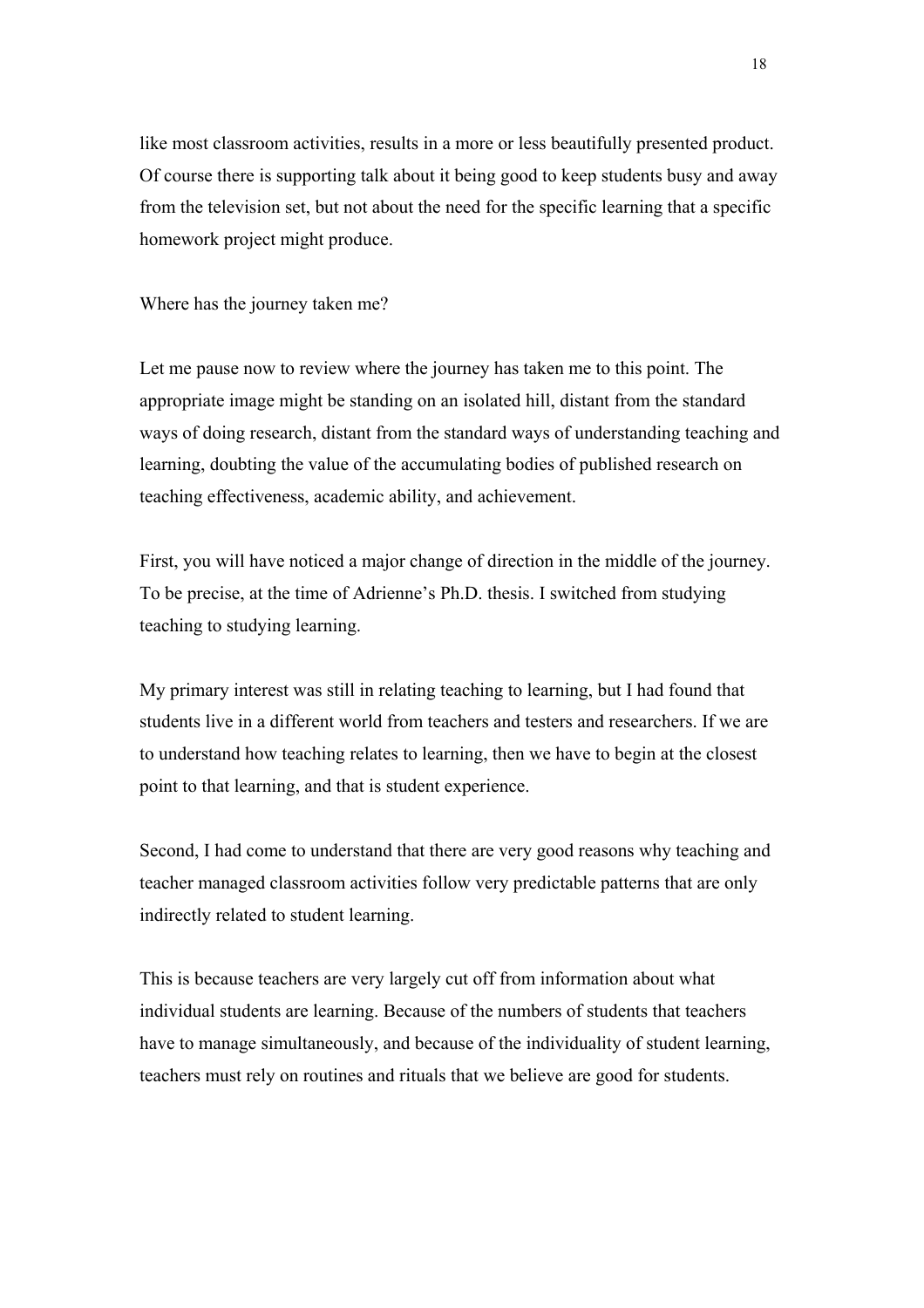For example, many teachers make use of the class brainstorm as a routine for finding out what students know. In a brainstorm, students are invited to contribute any or all of the ideas they have on the topic. Typically, a few students contribute the majority of the ideas, a few more students contribute one or two ideas, and most students are silent. The mesmerizing power of whole-class routines, like the brainstorm, is such that most teachers, and most observers, come away feeling they know what all the students know.

To make matters worse, when a teacher uses a brainstorm to review and evaluate what the students have learned from an activity, and the teacher is unaware that most of what the contributing students learned, they learned from their own self-created activities, the teacher will come away with an entirely false impression of the role she or he played in the students' learning.

However, so long as these routines and rituals are recognized by the profession and the society at large as the right way to run classrooms, and students have learned to expect and play the reciprocal roles that these rituals require, then teachers do not have to pay more than passing attention to what is going on in the students minds.

Identifying the web of supporting myths: the role of ability

I also came to understand that there is a web of supporting beliefs or myths that justify the way these rituals are played out. Possibly the most significant of these is the concept of academic ability.

When the teacher manages the classroom so that all the students are, as far as the teacher can see, busily engaged in appropriate activities, what can explain consistent differences in what the students produce. The teacher is doing everything right, so why do some fail to respond?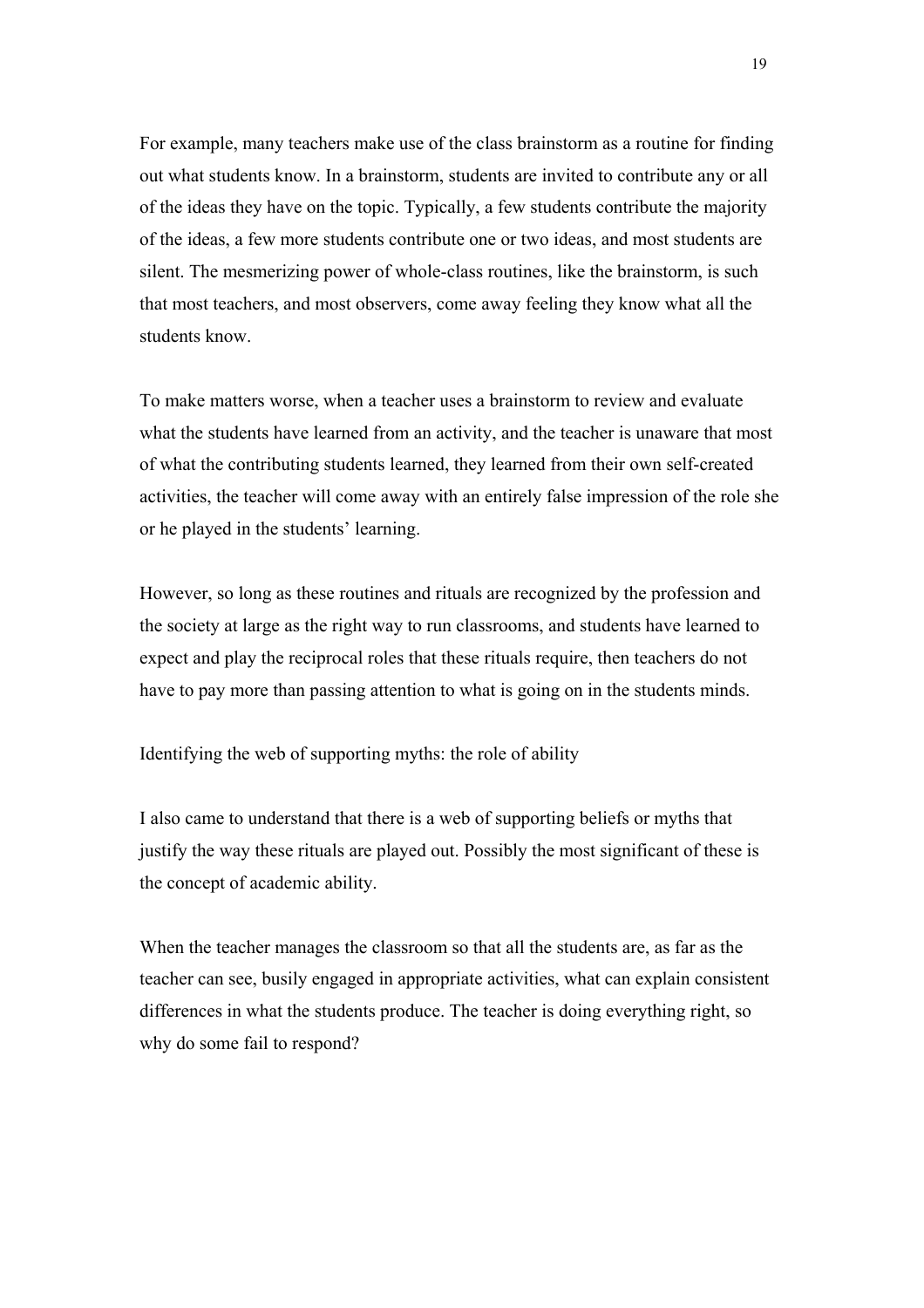The concept of inherent ability or intelligence appropriately transfers responsibility away from the teacher's management of classroom activities. Learning is said to be a function of ability.

Our data, however, show that differences in what students learn, and differences in what they do on tests, are both created by differences in how they engage with classroom and testing activities. In both cases, these are a function of their motivation and the extent to which they share the purposes and culture of the teacher or tester.

This is why ability tests are good predictors of results on school achievement tests, and relate to the kinds of work that students produce in class. It all fits neatly together, and provides the basis for depriving some students of resources, and lowering the quality and content of what they are taught. The fact that differences in motivation and culture are also related to differences in ethnic background and family resources, means that the myth explains failure while protecting the real causes of that failure. It also provides the context in which students acquire false but self-fulfilling beliefs about their own ability.

What sustains the rituals and their supporting myths?

If the standard models of teaching and the network of myths that support them have such a long history and have such a powerful hold over the way we organize, run and think about schooling, what is it that sustains and promotes them?

First, our teacher education systems still reflect an apprenticeship model of training in which the practices and beliefs of experienced teachers are taken as the ideal to be imitated. Beginning teachers' preoccupation with classroom management leads them to focus on the surface features of the classrooms of experienced teachers. They long to imitate the ease and fluency with which the experienced teacher manages her or his class.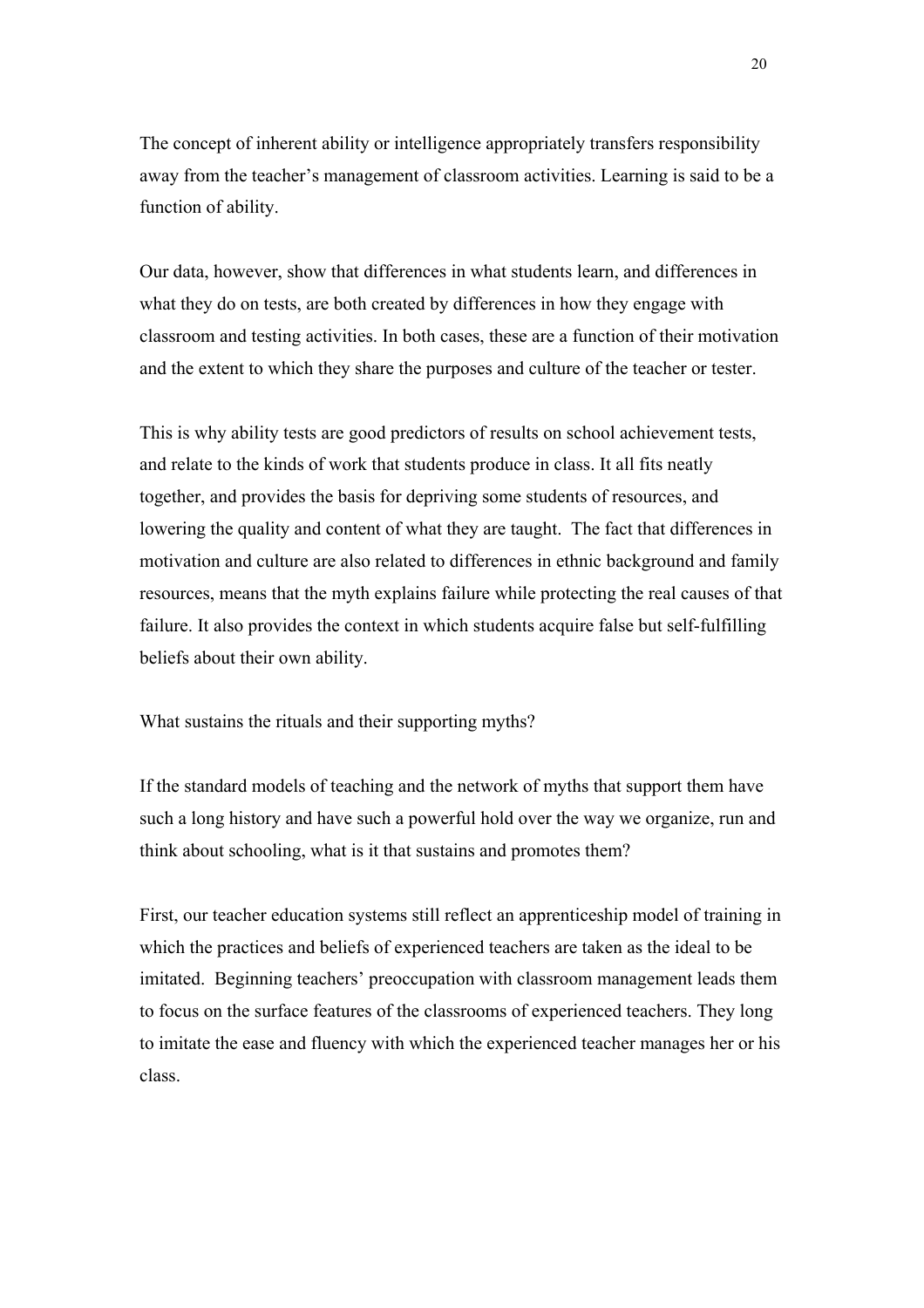The reflective teacher model that has come to dominate thinking about teacher education and professional development for teachers, also serves to sustain the standard routines and rituals of teaching. It presupposes that the reflective teacher has valid information about what is happening in her or his classroom and what the students are learning.

Most of the ways we evaluate teachers are based on the same standard models. ERO officers are experienced teachers who base their judgments on the expected routines and rituals of the busy active classroom. These are the routines and rituals that parents understand and expect to see. Those teachers who perform these routines with the most enthusiastic participation of their students are the ones who are given awards for the quality of their teaching. Others are invited to watch and copy what these award winning teachers do.

More significantly, the standard routines and rituals of teaching are strongly supported by a considerable body of academic research. Ethnographic studies that are based on teacher's perceptions and self-reports of their own teaching serve to elaborate and justify the standard routines and the myths that support them. Empirical studies of the practices of the best teachers perform the same function. The best teachers are selected by asking school principals, other teachers, or ERO officers to identify those who are the best exponents of the standard routines and rituals. The best descriptions of exactly what these routines consist of, and what teachers believe about these routines, are to be found in the reports of this kind of research.

The point is that, in none of these examples, is there any direct reference to the learning of students.

It is also significant that I had to discover how students learn in classrooms despite a large number of textbooks on student learning. They contain theories of learning and descriptions of how to apply them to teaching. With the exception of behaviour modification (which is about classroom management), none of the theories in the textbooks is based on research on students' experiences in classrooms. It proved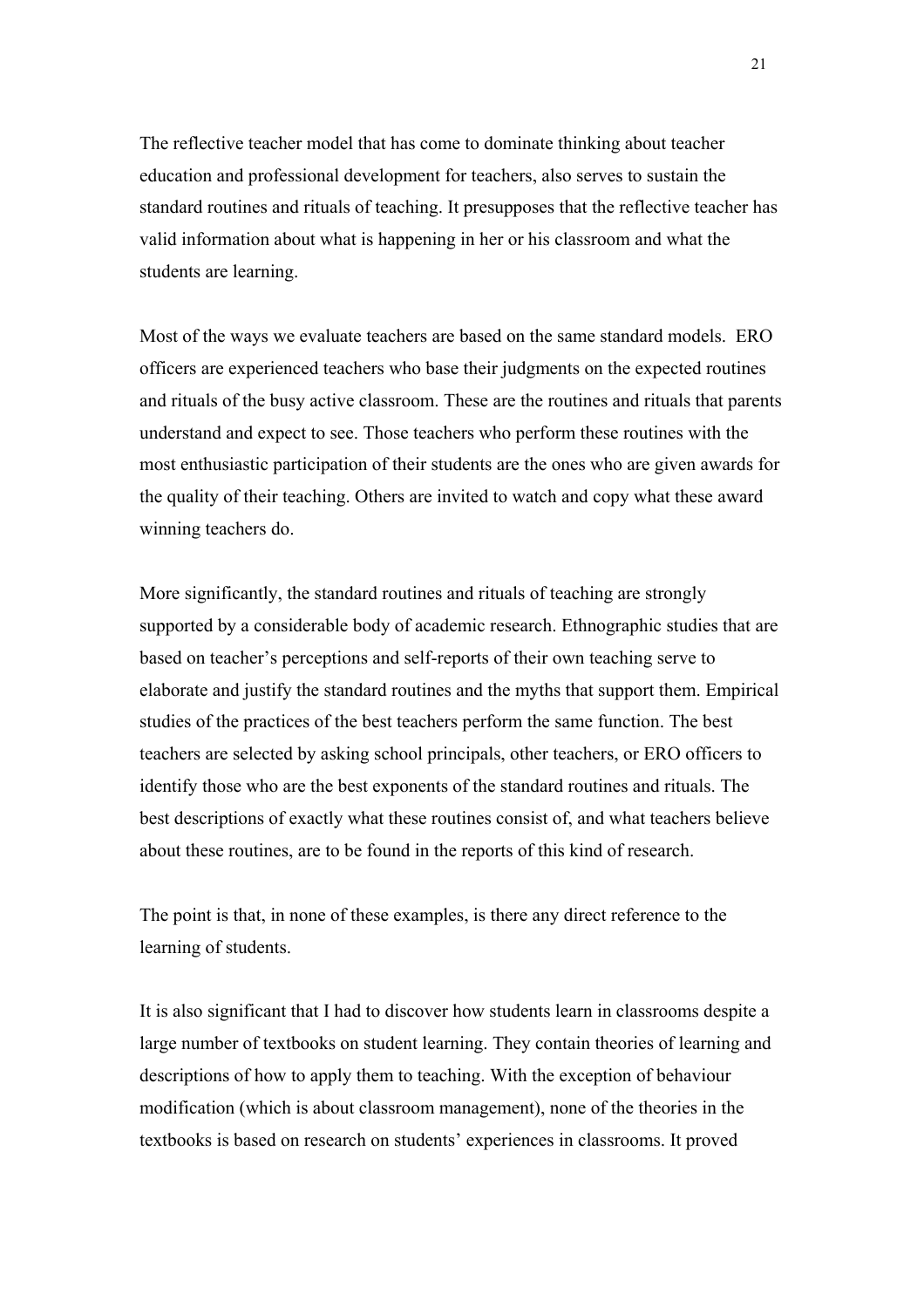impossible to relate them in any sensible way to our data. At best what they do is elaborate the talk about what teachers and researchers imagine goes on in classrooms.

The system in which learning does not matter.

We seem to have created a system in which it does not really matter if students learn or fail to learn from their classroom experiences. No one is held accountable if students fail to develop a scientific understanding of the physical world after at least six years of systematic science teaching. It does not really matter if students leave school knowing almost no history or geography or economics or political science, or if students enter tertiary study without basic arithmetic skills.

What matters in the system is that numbers representing test results are recorded in the school's information management system. Although nobody knows what knowledge or understandings those numbers or marks represent, they are used as the primary evidence that we are concerned about student learning. More than that, many seem to believe that the more of these numbers we put in the records, the better the teaching will become.

Within such a system it is safe to talk about new ways of teaching without ever having to establish how they might affect student learning. The theory of learning styles is a classic example. It is strongly supported by many teacher educators without any evidence that it relates to student learning. As far as I can tell, those teachers who do embrace it, still engage in the established routines of teaching, but talk as though they have a new sensitivity to the learning of individual students.

Let me make it clear that there are very good reasons for teachers staying with the standard routines and rituals of teaching. Not only is the system and its supporting myths designed to make it almost impossible for them to do otherwise, but it is not clear that one teacher can possibly be responsible for the learning of 25 to 35 students simultaneously. No one has ever given clear empirical evidence that a teacher can.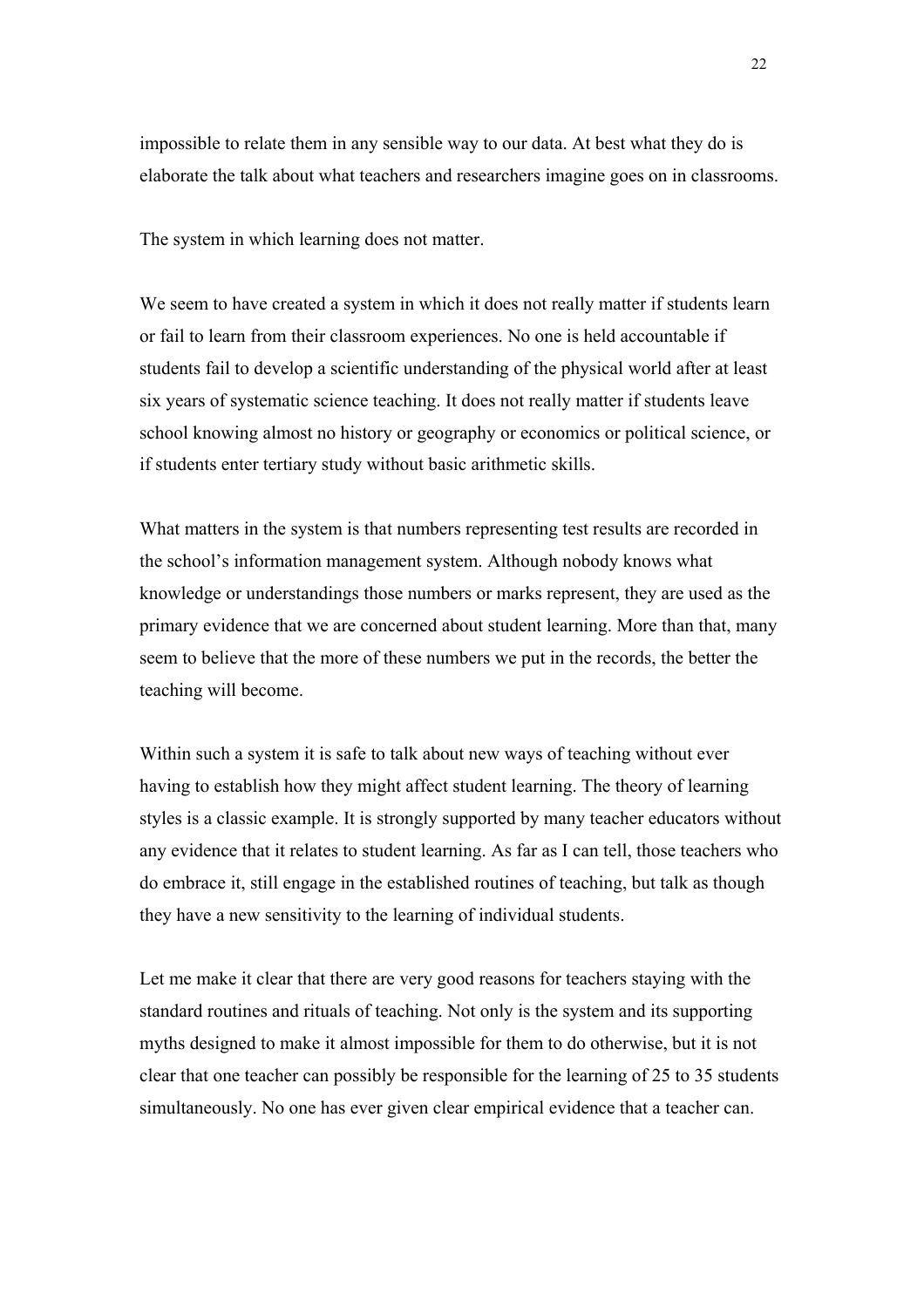My major concern is with the failure of the educational research community to understand the problem that we face. As you will be able to tell, I believe in the need to include both the subjective elements of human experience and the objective analysis of patterns of behaviour in the same studies. The major problem we have to deal with is disentangling the patterns that are culturally determined and hence within our control, and the patterns that are biologically controlled, and mostly beyond our control.

At the present time we need research that focuses on the realities of student experience and the learning that results from that experience. That does not just mean 'giving students a voice'. It means developing a precise and accurate, if you like, scientific or replicable, account of the realities of their experiences. In my view, the truth lies in the detail. Every generalization we make, every conclusion we draw, must be true of every individual. That is what ethically responsible research in education must be like. And, as my journey indicates, it may take a very long time and a lot of data to begin to begin to discover the reality beneath the cultural rituals and myths by which we live, and evaluate them for what they are.

Let's return to that classroom on that nor'west afternoon. Someone has taken his only pen away from the class clown. Its being passed around behind his back so that every time he thinks he's worked out where it is, he gets it wrong. Most of the class who know what's going on can barely restrain themselves from bursting into uncontrolled giggles. The teacher thinks they are smiling in appreciation at something she has just said that she thought was really quite clever.

In a minute or two, she will gather up the test papers and send them off to get scored, some covered in doodles, some, like the class clown's, largely blank. These scores will be entered into machines where they will be transformed in complex and sophisticated graphs and tables that politicians and newspaper editors will use to berate and praise – you know that story.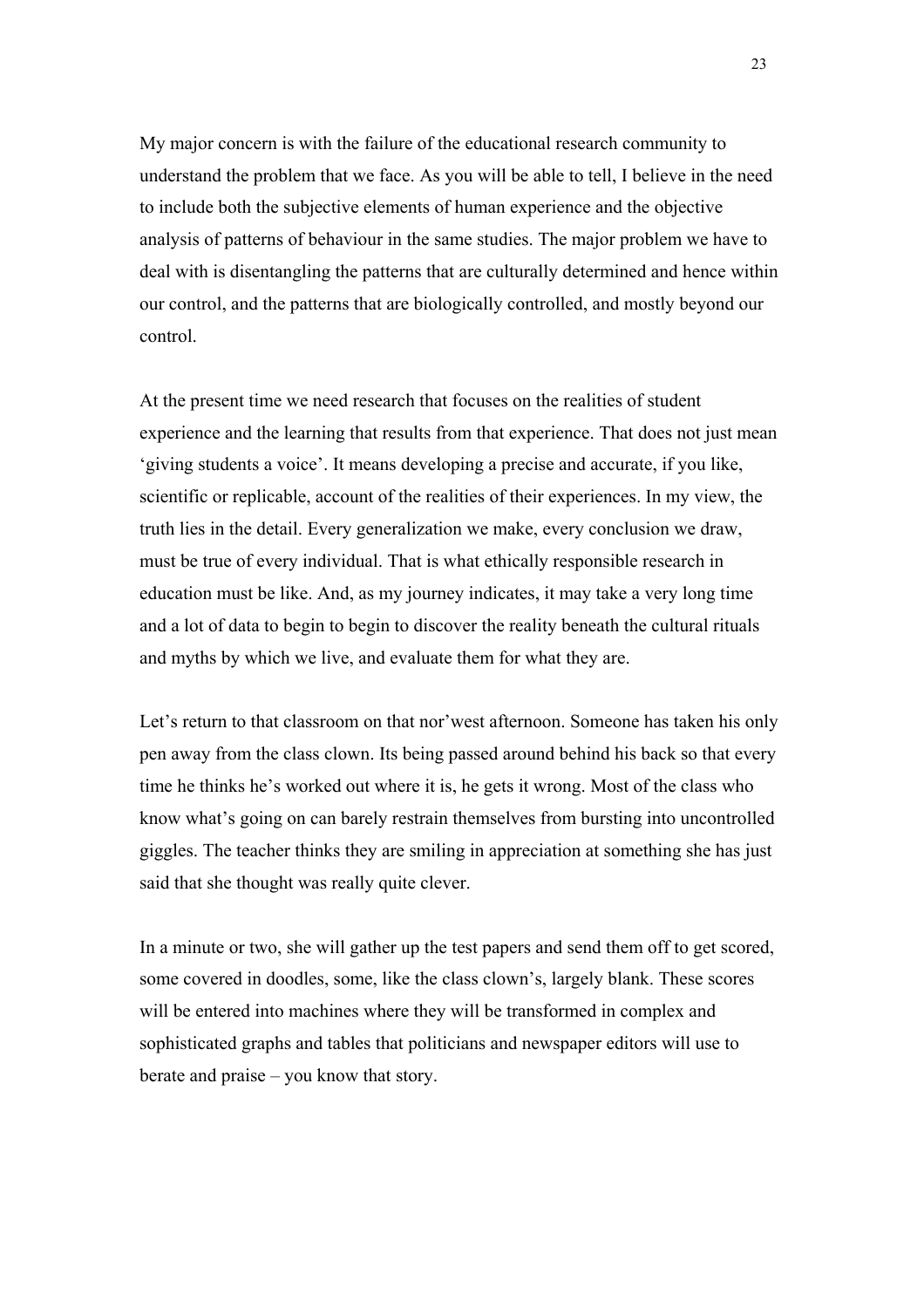So long as we do not disentangle the myths from the reality we will remain slaves to a system that inevitably produces failure and inequalities.

Selected bibliography

(these publications report results at key points along the journey)

- Nuthall, G. A. & Lawrence, P.J. (1965). Thinking in the Classroom. Wellington: New Zealand Council for Educational Research.
- Nuthall, G.A. (1968). Studies of teaching, II: Types of research on teaching. New Zealand Journal of Educational Studies, 3 (2), 125-147
- Wright, C.J. & Nuthall, G, A. (1970). Relationships between teacher behaviors and pupil achievement in three experimental elementary science lessons. American Educational Research Journal, 7 (4), 477-491.
- Nuthall, G.A. & Church, R. J. (1972) Experimental studies of teacher behaviour. In G. Chanan (Ed.) Towards a Science of Teaching, pp. 9-25. London: National Foundation for Educational Research
- Hughes, D.C. (1973). An experimental investigation of the effects of pupil responding and teacher reacting on pupil achievement. American Educational Research Journal, 10 (1), 21-37.
- Nuthall, G.A. (1974). Is classroom interaction research worth the effort involved? New Zealand Journal of Educational Studies, 9 (1), 1-17.
- Alton-Lee, A. G., Nuthall, G. A. & Patrick, J. (1987) Take your brown hand off my book: Racism in the classroom. SET. Research Information for Teachers, No.1, Item 8. Wellington: New Zealand Council for Educational Research.
- Nuthall, G.A. (1989). How can research on teaching help teachers. NZARE 1989 Conference Proceedings: Keynote Addresses, pp. 33-60, Wellington.
- Alton-Lee, A.G., Nuthall, G.A., & Densem, P. (1990) "I only think of men ... I don't think of women" SET Research Information for Teachers, Wellington: New Zealand Council for Educational Research.